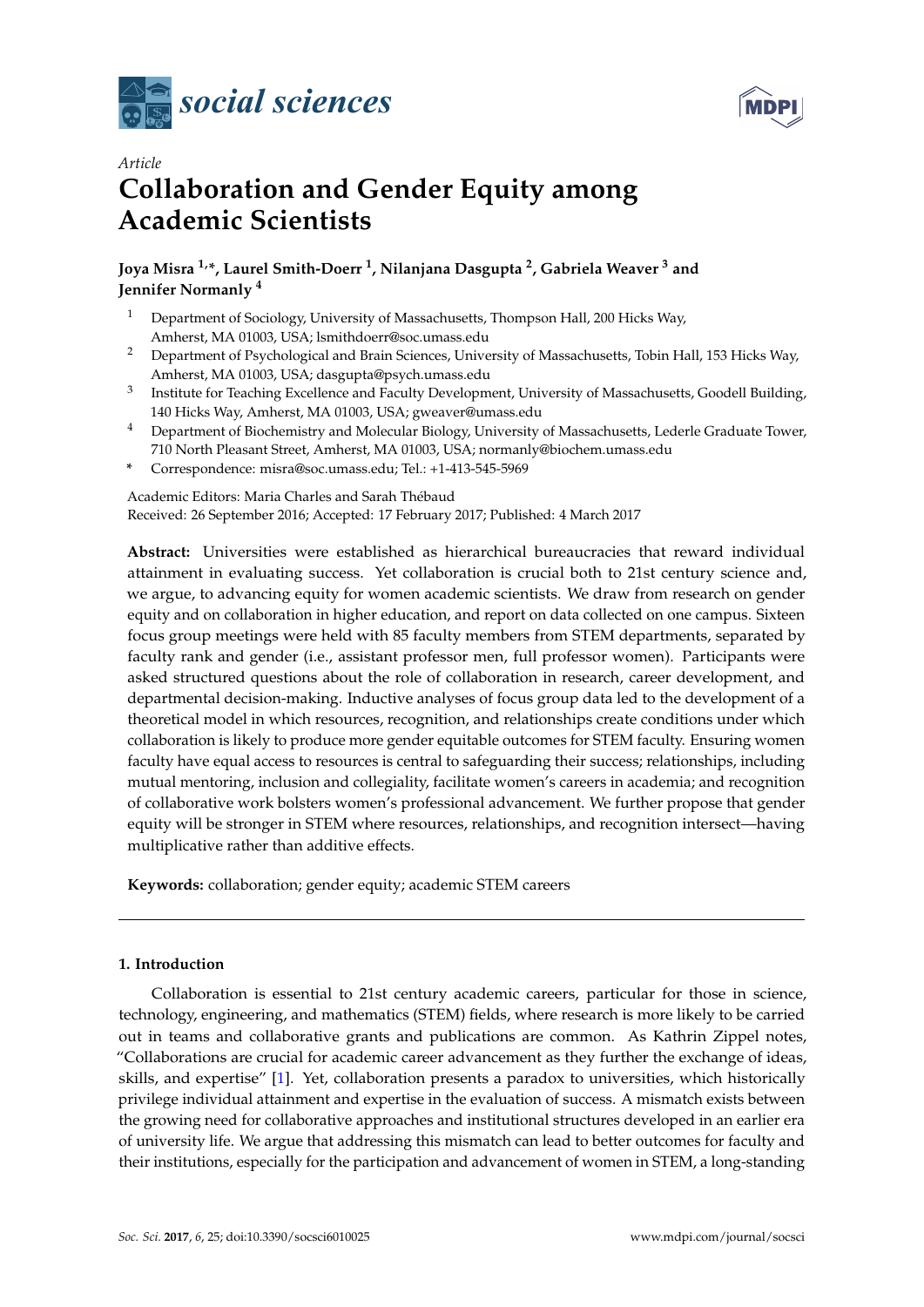challenge for universities.<sup>1</sup> Collaboration may raise particular challenges for women, while fostering collaboration may be a key way to create greater equity in university settings.

Collaboration is defined here simply but broadly as people working together to solve problems. In contrast to much previous work, our approach to collaboration expands the focus beyond collaborative research products. First, we consider how much access faculty have to resources needed for research collaboration, as well as how much recognition they receive for collaborative research. Second, we consider the relational process of career development which involves mutual mentoring within a network of faculty who share information and advise one another to advance their careers. Thus, three components of collaboration are proposed as integral to faculty success: access to resources for research collaboration, recognition given to collaborative research, and collegial collaborative engagement in career advancement.

Within *research collaboration* we focus specifically on faculty working together in STEM fields because collaborative research plays a key role in scientific discovery. Indeed, diverse groups working together are particularly effective at finding solutions to complex problems [\[2–](#page-17-1)[4\]](#page-17-2). However, to get collaborative research off the ground, resources are necessary, such as locating possible collaborators, finding specialized but necessary equipment on-campus, sharing lab space, supplies, or personnel, and coordinating experiments across labs and fields. These much-needed resources are not accessible to all faculty members, and may reflect gender inequalities.

Independent of the mechanics of conducting collaborative research, faculty members need to receive recognition for their collaborative research in STEM fields. There is considerably ambiguity within STEM fields about how to determine whether a team member has made a substantial contribution to a project. Substantial contribution may be attributed to the first author, the last author, or the corresponding author, depending on field. However, these attributions become ambiguous if a paper led by a junior author has a senior co-author on it. In that case, readers may perceive the senior author to be the intellectual driver of the project even though the junior author is the lead. Put differently, uncertainty stems from not knowing how to weight the contributions of less senior authors and other authors whose names appear in the middle of the authorship list on a paper. The same uncertainty emerges when trying to decide how much recognition should be given to faculty members who are co-principal investigators (Co-PI), or co-investigators (Co-I) on research grants instead of the Principal Investigator (PI). These ambiguities about how to recognize individual contributions within science teams may particularly affect young investigators and women scientists to the extent that they are perceived as having less expertise and lower status.

Within *collaborative career development*, we focus on faculty mutually mentoring each other in peer relationships because career development and advancement often depends on informal acquisition of knowledge through collaborative networks with colleagues [\[5–](#page-17-3)[7\]](#page-17-4). Collaborative career development is not a hierarchical, unidirectional traditional mentoring relationship, but one based on a relational network among faculty members, since research shows that these mutual mentoring networks are particularly effective [\[5,](#page-17-3)[7\]](#page-17-4). While collaborative career development may be common across academic fields, it may be especially pertinent to STEM faculty who have to use their professional networks to find collaborators, specialized equipment, shared supplies, and lab space. This is where informal knowledge acquisition is critical. If collaborative career development is less accessible to women, they may be disadvantaged.

We propose that ensuring resources, recognition, and relationships for collaborative work matters for gender equity in STEM. Increasing incentives and structures that promote rather than penalize faculty working together as scholarly peers simultaneously enhances the core mission of the university, produces knowledge, and benefits women's advancement. To explore how men and women faculty

We posit that addressing the mismatch between collaboration and university hierarchy will also have benefits for faculty members from underrepresented racial and ethnic groups; however this paper focuses on gendered processes exclusively, given the small numbers of URM and international faculty represented in this data.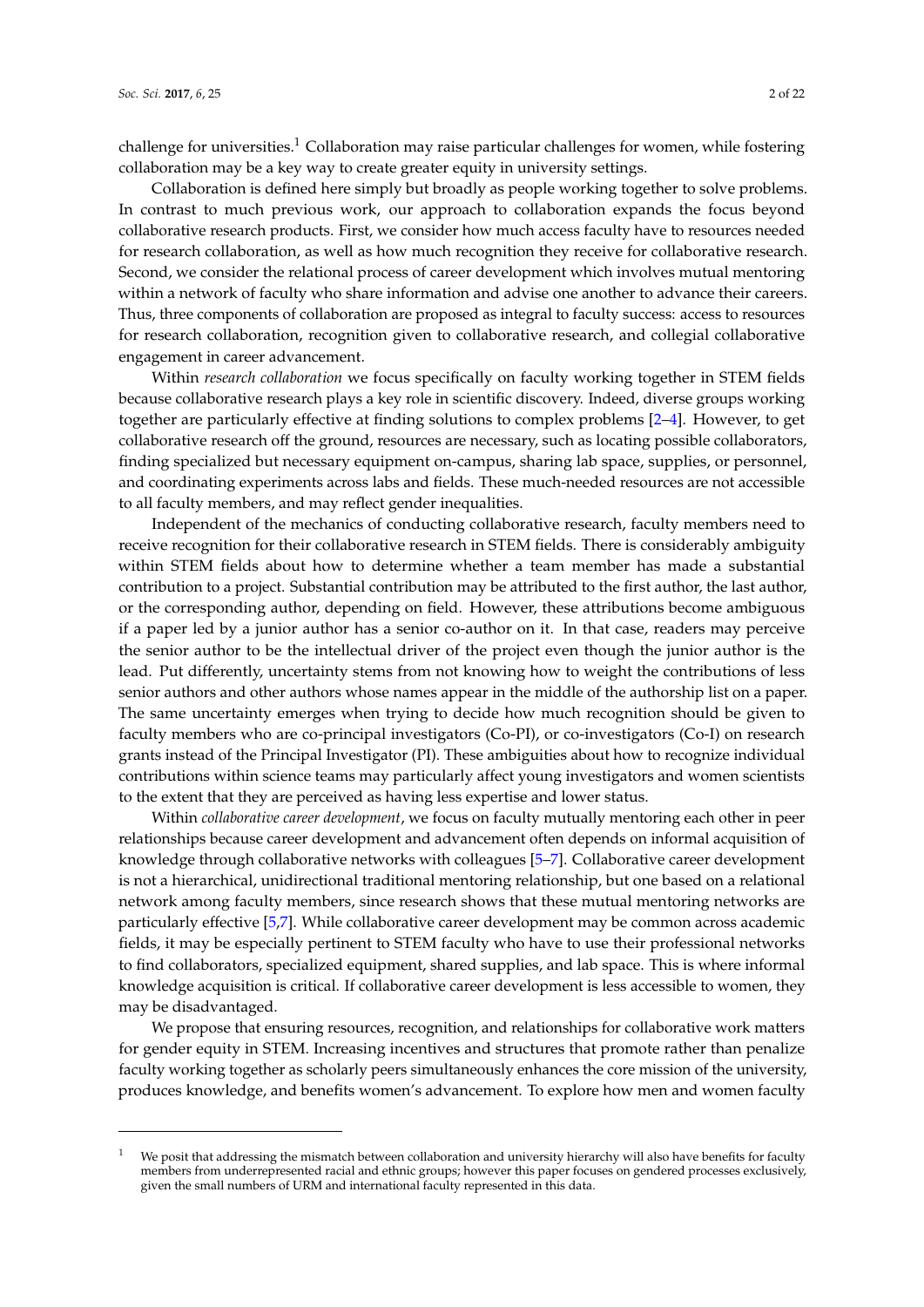in STEM disciplines experience and understand collaboration, and its role in academic science and engineering, we conducted a study using focus group methodology with STEM faculty from a research university as participants.

To shed light on why academic collaboration might activate gender stereotypes and differentially influence career outcomes for men and women scientists and engineers we draw on expectation states theory, which argues that status plays a central role in the maintenance of inequality [\[8–](#page-17-5)[10\]](#page-17-6). Status beliefs, or cultural stereotypes about the worthiness and competence of particular groups, influence the enactment of social hierarchies among people. In addition to status, the social context matters as well, according to expectation states theory. In contexts that are societally assumed to be men's domains, status stereotypes about gender are particularly likely to shape evaluations of women's competence. Because STEM fields are stereotyped as men's domain, status beliefs may affect how women compared to men are evaluated, rewarded, and promoted [\[11\]](#page-17-7). Past research shows that status beliefs influence men and women's behavior in mixed gender settings: men tend to talk more, make more task suggestions, act more assertive, and appear more influential than women [\[8\]](#page-17-5). Expectation states theory suggests that if women act against status expectations, others may penalize them, for example, for asserting authority or engaging in self-promoting behavior. However, it may also be the case that if a woman holds a well-recognized high status position within a professional context (e.g., Distinguished Professor of Mechanical and Industrial Engineering), her personal high status may offset gender stereotypes from being applied to evaluate her competence.

We use expectation states theory as the theoretical framework to inform our analysis of focus group data on collaboration in STEM fields. Given that STEM contexts are widely stereotyped as male domains, this provides an opportunity to examine whether social psychological processes related to status and gender stereotypes affect the extent to which women, relative to their peers who are men, gain access to institutional resources that facilitate collaboration, receive recognition for their collaborations, or receive mentorship.

### **2. Existing Research on Collaboration**

Researchers have used multiple approaches to study collaboration in university environments. We review research in three areas: scholarship on research collaborations; how collaboration is evaluated; and collaborations that promote faculty development (e.g., peer mentoring). While much empirical research has focused on research collaboration (especially quantitative studies of co-authorship), in a recent comprehensive review of the literature on collaboration, Bozeman and colleagues note that while we now understand research collaboration from a bibliometric standpoint, much more qualitative research is needed on the meaning of collaboration and the informal side of collaboration, including mentoring [\[12\]](#page-17-8). By recording the meanings of collaboration raised in focus group interviews, and by conceptualizing collaboration more broadly than simply through co-authored publications, we contribute rich contextual evidence about the nature of collaboration in academic science and engineering and the relation between collaboration and equity.

# *2.1. Research Collaboration*

Scientific, technical, and engineering innovations and discovery are increasingly driven by team-based research collaborations [\[2](#page-17-1)[,13\]](#page-17-9) and research collaboration is a strong predictor of productivity, as measured by peer-reviewed publications [\[14,](#page-17-10)[15\]](#page-17-11). Past research on universities has identified the importance of, and strategies for, collaboration, including multi- and interdisciplinary collaboration, collaboration across institutions, and the relationship between collaboration and productivity [\[1,](#page-17-0)[2,](#page-17-1)[13](#page-17-9)[–24\]](#page-18-0).

Some research identifies gender differences in research collaborations. Controlling for other factors that influence collaboration, research in Europe and the U.S. suggests that women show greater preference for collaborative and interdisciplinary research, yet may have fewer collaborators and be less integrated into international research networks [\[1,](#page-17-0)[25–](#page-18-1)[33\]](#page-18-2). Men in the U.S. hold most of the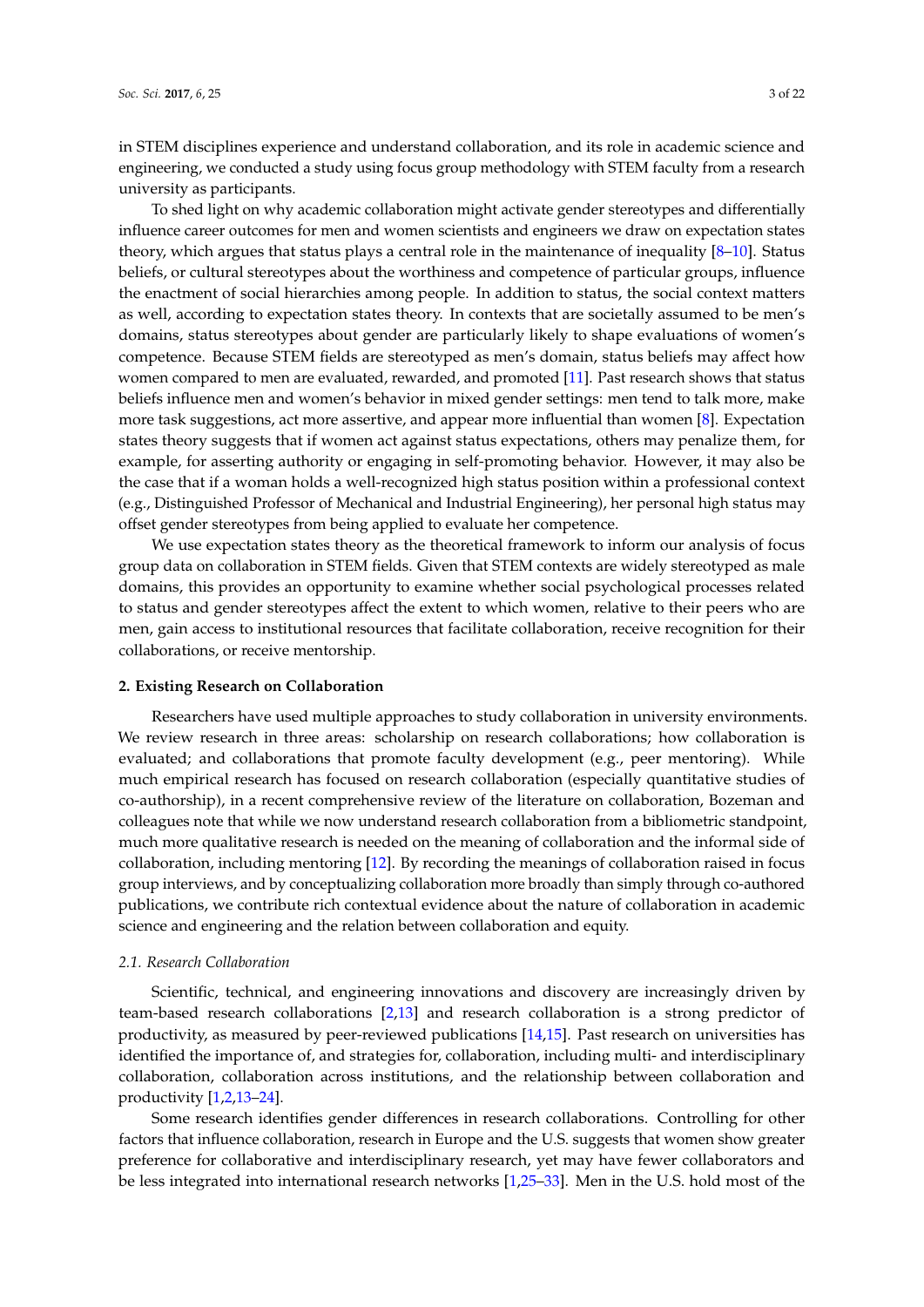prominent leadership roles in interdisciplinary research centers [\[13\]](#page-17-9). When women do secure positions in university research centers with ample resources for collaborative research, their career outcomes become more comparable to that of men. In contrast, women in traditional STEM departments with fewer resources for collaborative research experience larger gender gaps in rank, career satisfaction, and research funding [\[34\]](#page-18-3). This evidence fits with expectation states theory which would predict that in STEM fields dominated by men, women have lower status relative to men, which makes it more difficult for them to attract collaborators or gain access to resources. Indeed men, with their more privileged status, may feel more entitled than women to access resources.

# *2.2. Valuing Collaboration*

Even as team-based science has increased, the process of evaluating faculty for tenure and promotion continues to rely almost exclusively on assessment of individual performance, which may also yield gendered results [\[24](#page-18-0)[,35](#page-18-4)[,36\]](#page-18-5). Judging individual performance based on team science can be difficult because of the ambiguity of determining who is responsible for which aspects of collaborative research, as well as inconsistencies in how collaboration is defined [\[17,](#page-17-12)[37,](#page-18-6)[38\]](#page-18-7). One estimate is that half of all collaborations are not credited by formal recognition in co-authorship [\[39\]](#page-18-8).

Ambiguities in how to document, report, and credit collaboration may be accentuated by implicit gender bias [\[40–](#page-18-9)[43\]](#page-19-0). A growing body of research reveals the multiple ways in which gender stereotypes unintentionally, or implicitly, bias evaluations of men's and women's professional work inside and outside academia [\[8,](#page-17-5)[44–](#page-19-1)[47\]](#page-19-2). For example, studies that have found that subtle or implicit gender bias affect hiring decisions [\[46,](#page-19-3)[48–](#page-19-4)[55\]](#page-19-5), how letters of recommendation are written [\[56–](#page-19-6)[58\]](#page-19-7), how grant proposals are reviewed [\[59,](#page-19-8)[60\]](#page-19-9), how manuscripts are peer-reviewed at scientific journals [\[61\]](#page-19-10), and evaluations of professional women's competence and likeability [\[48](#page-19-4)[,62](#page-19-11)[,63\]](#page-19-12). In other words, gender biases that emerge in evaluations of academic scientists and engineers are consistent with lessons from stereotyping research: in decision-making contexts with incomplete or ambiguous information, evaluators unintentionally use stereotypes to "fill in the gaps" and draw inferences about individuals' competence and worthiness based on those stereotypes [\[64](#page-20-0)[,65\]](#page-20-1).

One classic ambiguous situation is where evaluators make inferences about how much of the intellectual work in a collaborative team of scientists was done by individual members of that team. Because people implicitly stereotype the ideal successful scientist or engineer as male [\[44](#page-19-1)[,45](#page-19-13)[,66\]](#page-20-2), when it comes to giving credit to members of a science team in the absence of complete information, these implicit gender stereotypes subtly push evaluators to assume men on the team must have made more unique contributions than the women, absent clear markers of leadership. For similar reasons, expectation states theory would also predict that in masculine professions like STEM, evaluators often assume that men (more than women) are the intellectual leaders in the team whose contribution is critical to the team's discovery.

#### *2.3. Collaboration in Career Development*

Past research suggests that collaboration in career development, including mentoring, is key to retaining women faculty in STEM [\[67–](#page-20-3)[69\]](#page-20-4). As Kemelgor and Etzkowitz argue, "Mentors provide an indispensable relationship necessary for every young scientist, to learn the craft, the unwritten rules, and give entrée into social networks crucial to professional growth" ([\[70\]](#page-20-5), p. 240). Through mentoring, faculty learn important insights such as how work is structured and valued in their discipline or workplace, how to access resources necessary to conduct their research, connect with potential collaborators, teach and advise students, and engage in meaningful and recognized service. Faculty mutually mentoring each other to advance their careers is a form of collaborative career development that is important to both women and men in STEM.

While traditional faculty mentoring relationships involve senior faculty members informally advising junior colleagues, research suggests peer and mutual mentoring networks are more effective than traditional top-down dyads [\[5–](#page-17-3)[7\]](#page-17-4). Peer relationships also last longer than traditional mentoring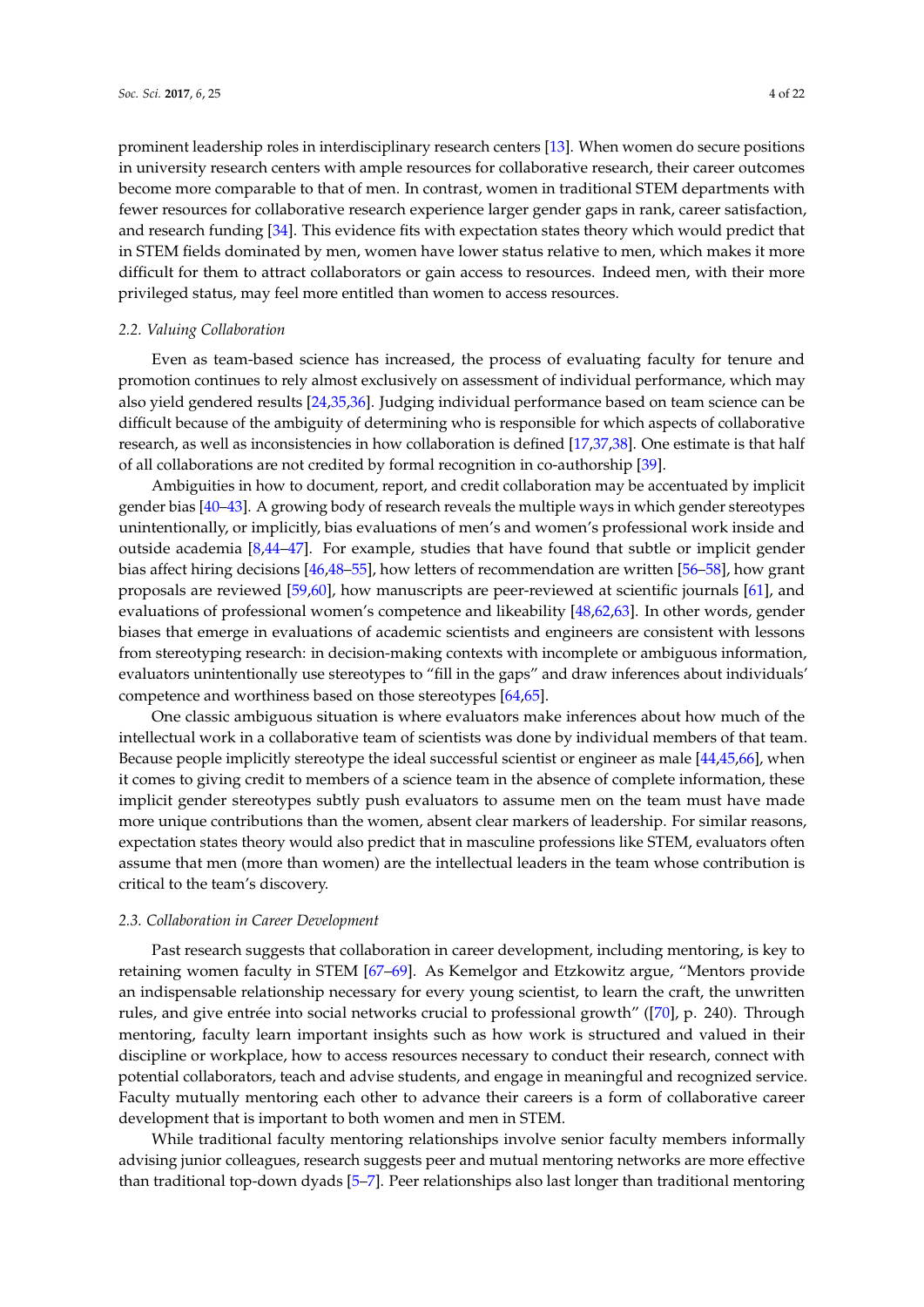pairs [\[5\]](#page-17-3). In addition, the more mentoring relationships professionals have, the greater their professional satisfaction [\[71\]](#page-20-6). Institutionalizing mentoring activities helps ensure that women receive professional development and career coaching that may be overlooked by more informal models [\[72](#page-20-7)[,73\]](#page-20-8). Increasingly, institutions are developing peer mentoring networks or mentoring committees for faculty members [\[7,](#page-17-4)[72,](#page-20-7)[74\]](#page-20-9).

Expectation states theory would suggest that in the STEM context, men faculty may have access to a wider network of informal faculty mentors than their women colleagues because of their higher status in science and engineering professions. Women, particularly women of color in STEM, may be excluded from collegial interactions, isolated not only socially but also professionally [\[68,](#page-20-10)[75,](#page-20-11)[76\]](#page-20-12). Being mentored by a variety of peers can mitigate isolation that is endemic for many STEM women, and may help them develop relationships with other women both within and outside their home department even when numbers are small [\[68](#page-20-10)[,70,](#page-20-5)[75\]](#page-20-11). Moreover, finding mentors, including peers, who have had similar gendered experiences is likely to be important to ensuring women's success [\[68](#page-20-10)[,70](#page-20-5)[,72\]](#page-20-7).

Situated in the context of prior research, the present study uses focus groups to examine faculty experiences of collaboration in the context of their research, and professional development. The next section describes the institutional context within which these focus groups were conducted and the methodology used in the study. Following that, we detail main findings that emerged from the focus groups.

## **3. The Present Study: Institutional Context and Methods**

We conducted research at a large research-intensive, doctoral-granting public university in the US enrolling almost 30,000 students. This university is comparable to many other land grant universities—with women composing approximately 40% of all Department Chairs and Deans. However, among STEM departments (which includes all of the NSF funded sciences) women comprise a smaller proportion of leadership positions: approximately 35% of Department Chairs, 20% of Distinguished Professors, and 25% of full professors are women. Larger proportions of women are in mid-career and pre-tenure faculty positions: 40% of associate and assistant professors are women. While men and women appear to have similar chances of attaining tenure and promotion to associate, women achieve promotion to full professor more slowly than men. Efforts toward increasing equity and inclusion for all faculty have primarily been in the arenas of work-life policies and recruitment policies, although the university also has invested in a peer-mentoring model [\[7\]](#page-17-4) that has been particularly effective for women and members of underrepresented minorities.

Our aim was to understand the challenges that STEM faculty identified in how they were supported and credited in their work. We invited all tenure-line STEM faculty (defined as faculty in NSF-supported fields) to attend a focus group set at a specific date and time, and organized by rank and gender. Altogether, sixteen focus groups were conducted with 72 STEM faculty participants in Spring 2015. Written feedback was gathered from 13 additional participants who could not attend. The 85 faculty who provided input along with the seven faculty facilitators make up about 15% of all full-time faculty in the NSF funded science and engineering colleges at the university. Among the full professors, department heads/chairs and other former leaders were well-represented. The majority of faculty who participated in these focus groups came from natural science departments who do experimental research in laboratories (e.g., physics, chemistry, biology, neuroscience, physical anthropology) or theoretical research (e.g., mathematics, theoretical physics); others came from engineering, and computer science. A smaller minority of faculty came from non-lab oriented social sciences (e.g., economics, sociology). Table [1](#page-5-0) shows the comprehensive list of departments for each group of faculty interviewed by rank and gender.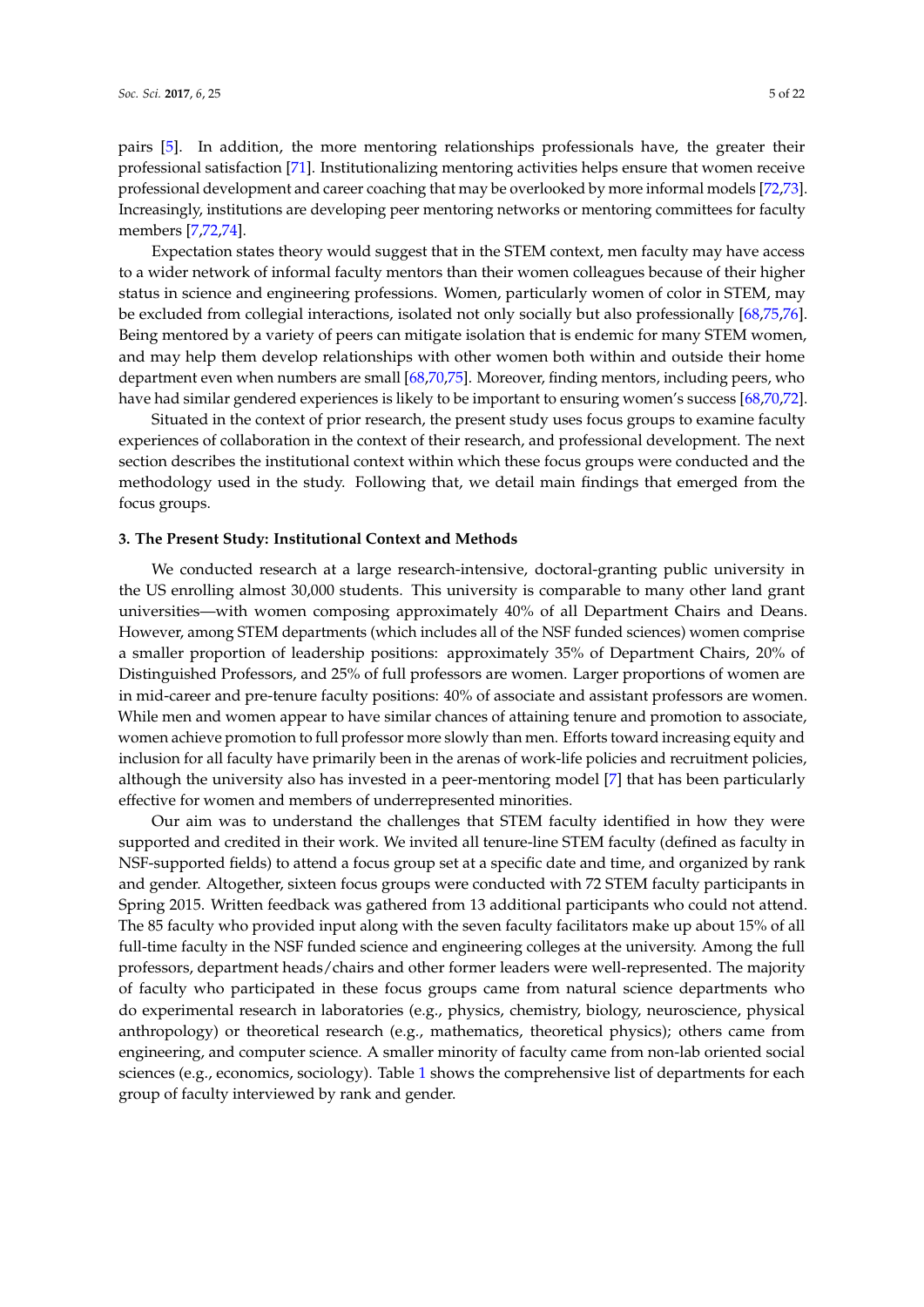<span id="page-5-0"></span>

| Rank & Gender of Focus Group | Field                                                                              |
|------------------------------|------------------------------------------------------------------------------------|
| Assistant Men                | Biochemistry and Molecular Biology, Chemistry, Chemical Engineering, Computer      |
|                              | Science, Electrical and Computer Engineering, Mechanical and Industrial            |
|                              | Engineering, Political Science, Psychological and Brain Sciences                   |
| Assistant Women              | Astronomy, Biology, Chemistry, Chemical Engineering, Civil and Environmental       |
|                              | Engineering, Economics, Environmental Conservation, Geosciences, Linguistics,      |
|                              | Mechanical and Industrial Engineering, Microbiology, Physics, Psychological and    |
|                              | Brain Sciences, Resource Economics, Sociology                                      |
| Associate Men                | Biochemistry and Molecular Biology, Biology, Chemistry, Civil and Environmental    |
|                              | Engineering, Computer Science, Economics, Electrical and Computer Engineering,     |
|                              | Landscape Architecture and Regional Planning, Sociology                            |
| Associate Women              | Anthropology, Biology, Chemistry, Ecological Conservation, Math and Statistics,    |
|                              | Physics, Psychological and Brain Sciences, Sociology                               |
| Full Men                     | Astronomy, Biochemistry and Molecular Biology, Biology, Chemistry, Computer        |
|                              | Science, Linguistics, Management, Math and Statistics, Political Science, Physics, |
|                              | Psychological and Brain Sciences, Sociology                                        |
| <b>Full Women</b>            | Anthropology, Biology, Chemistry, Economics, Electrical and Computer               |
|                              | Engineering, Geosciences, Mechanical and Industrial Engineering, Landscape         |
|                              | Architecture and Regional Planning, Physics, Political Science, Psychological and  |
|                              | Brain Sciences, Sociology                                                          |

**Table 1.** STEM Fields Represented in Focus Groups.

These focus groups should not be seen as representative of all STEM faculty nor should this one university be seen as representative of all research-intensive universities. In using a qualitative method like focus groups our goal was to generate new insights about the nature of professional collaborations and not necessarily to generalize to a larger population. Focus groups provide a rich hypothesis-generating mechanism by using inductive methods to identify and develop emergent themes. As compared to surveys, focus groups allow researchers to ask more nuanced questions, and receive considerably more complex answers than are possible to include in survey measures. As compared with individual interviews, focus groups benefit from the interplay between different respondents. At times, respondents disagree with one another; at other times, they chime in with similar experiences. The conversations thus capture how people make sense of their experiences; highlight convergences and divergences in their encounters at the university; and give us important insights into our respondents' understandings of their positions as faculty members. Although focus group data are not necessarily generalizable to a larger population, quantitative research that builds on focus group findings may later test the insights developed through these qualitative methods on larger, more generalizable samples.

We attempted to avoid the potential 'groupthink' outcome of focus groups where minority voices may be silenced by organizing focus groups by rank and gender. In this way, the homogenous gender/rank groups could identify concerns faced by women and men at different ranks, including attaining tenure, time to promotion, and leadership roles [\[77\]](#page-20-13). Department heads and chairs were informed about the focus groups and asked to encourage their faculty to attend, but the research was faculty-based (and not institutionally required). Among the six sessions divided by gender and rank, there were at least two or three tables of 4–5 people from different departments, composing sixteen groups in all. This helped avoid faculty members feeling concerned that their comments might be heard by senior colleagues, or reported back to department leaders. Given the fairly critical comments made in the focus groups (as presented in the findings), we do not expect that the faculty who attended our focus groups were reluctant to speak.

Two members of the research team, one serving as facilitator and another as note-taker, also sat at each table. Each group started with an initial conversation aimed at understanding challenges faced by faculty within that group. A structured protocol (see Appendix [A\)](#page-16-0) was used in which specific questions were posed to the group and responses solicited. The structured protocol included questions about mentoring, departmental decision-making, transparency in personnel decisions, support for collaborative and interdisciplinary research, job satisfaction, and barriers to faculty work. We focused on these topics based on our reading of the existing literature on collaboration and interdisciplinarity.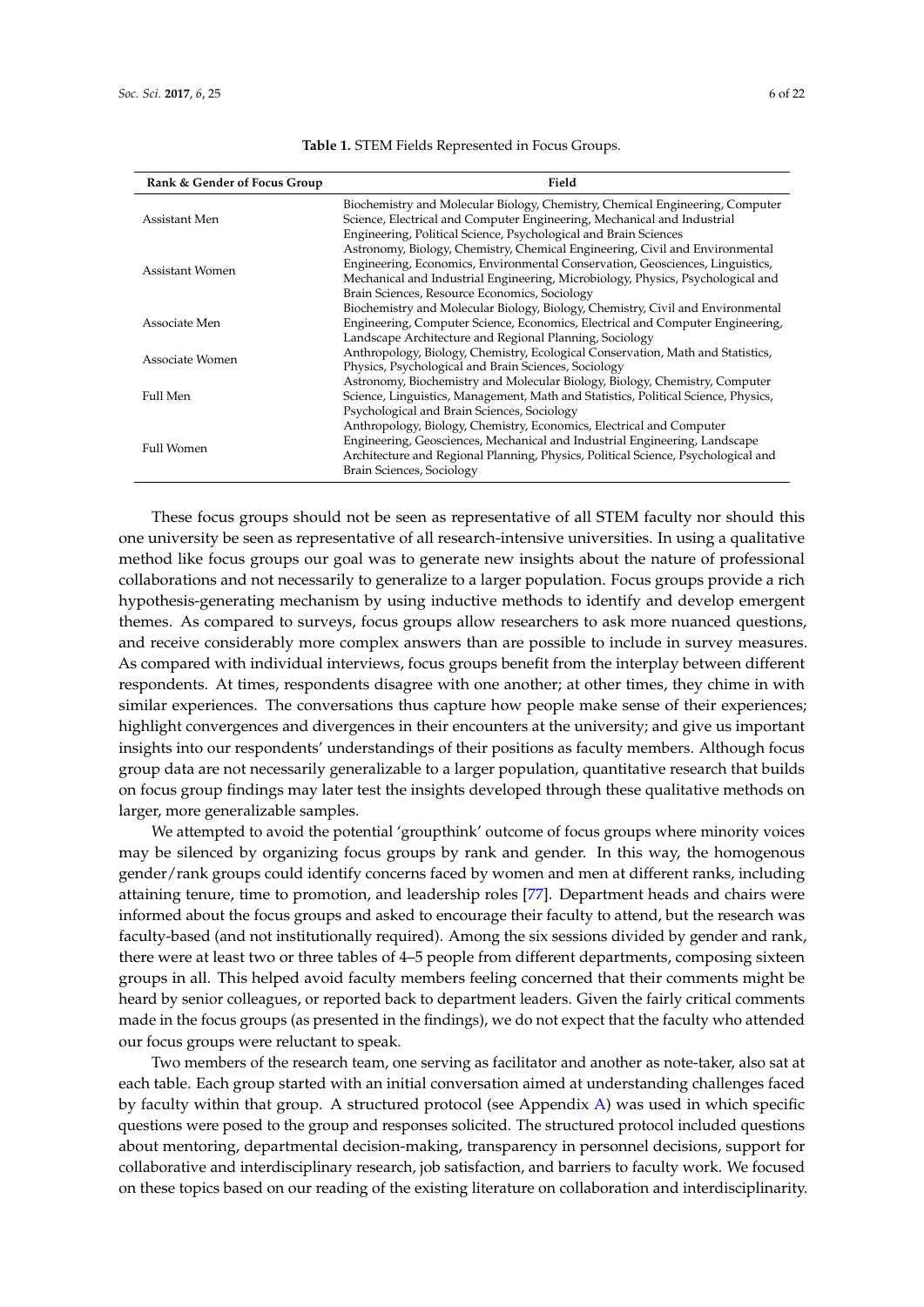The final 15 minutes brought all focus groups together when a moderator asked faculty to identify some of the key interventions that the university could design to address challenges they had identified. Detailed notes of the sessions, flipcharts where intervention ideas were recorded, and the informal conversations with faculty after the session were used for data analysis.

The larger research team was composed of three social scientists, three natural scientists and one engineer. While all members of the team did not attend every focus group session, a majority of the team was at each focus group session, which led to useful insights as we compared similarities and differences across groups. The research team members wrote up summaries of their impressions immediately after each focus group, which were discussed by the entire research team to identify main themes that emerged from all-men and all-women focus groups within each rank. For example, after holding focus groups with assistant professors who were men vs. women, our research team identified key themes that emerged from these two types of groups. The team was also attentive to whether the same themes, or the same gender differences or similarities emerged from focus groups of associate and full professors. We considered whether women and men spoke of experiencing different challenges or had different interpretations of the same challenges. We found more evidence of the latter: women and men often reported the same experiences, but interpreted the same experiences through different lenses. We identified three themes in focus group responses regarding collaborations: comments about professional resources, recognition, and relationships. These themes are used to organize the results section below.

#### **4. Findings**

#### *4.1. Resources for Collaboration*

Resources always matter to research productivity; yet in STEM fields, where collaboration is critical, challenges in accessing resources to foster collaboration can be particularly problematic. This included inadequacies in staff support to get labs started and connected and facilitate collaborative grant-writing, limited collaborative research space, lack of opportunities to meet potential collaboration partners due to physical and disciplinary boundaries, and lack of seed funding to get new collaborative research off the ground. Both men and women identified these issues to collaboration, suggesting that they have similar experiences, but women seemed particularly disadvantaged in locating resources to facilitate collaboration.

A major concern voiced by faculty members was difficulty finding basic resources such as access to staff. However, there were differences in how men and women of different ranks interpreted the problem of too little staff support for collaboration. Men of all ranks and some senior women expressed frustration about the *lack of staff* to provide logistical support for collaboration. In contrast, assistant professor women talked about the *lack of time* to do the work themselves or lack of time to identify appropriate resources to support collaborations. In keeping with expectation states theory, it appears that men and senior women, holding more privileged status, feel more entitled to resources than junior women.

Staffing was a key theme in all of our focus groups, even though we did not explicitly ask about staffing (see Appendix [A\)](#page-16-0). Focus group members noted how much more productive they would be, and how many more research collaborations they could develop, if they had adequate staff support, given the particularly time-consuming nature of organizing teams of collaborators. In one group of associate professor men, a faculty member argued that, while colleagues at other universities receive 20 h a week of administrative support, he receives "much closer to zero administrative support, which affects my productivity." Another associate man responded that inadequacies in staffing particularly affect interdisciplinary research collaboration: "Support makes a big difference. I recently put in [a grant] proposal with someone who had administrative help and that was great. You could focus on stuff you're good at." Faculty members also discussed the high level of administrative demands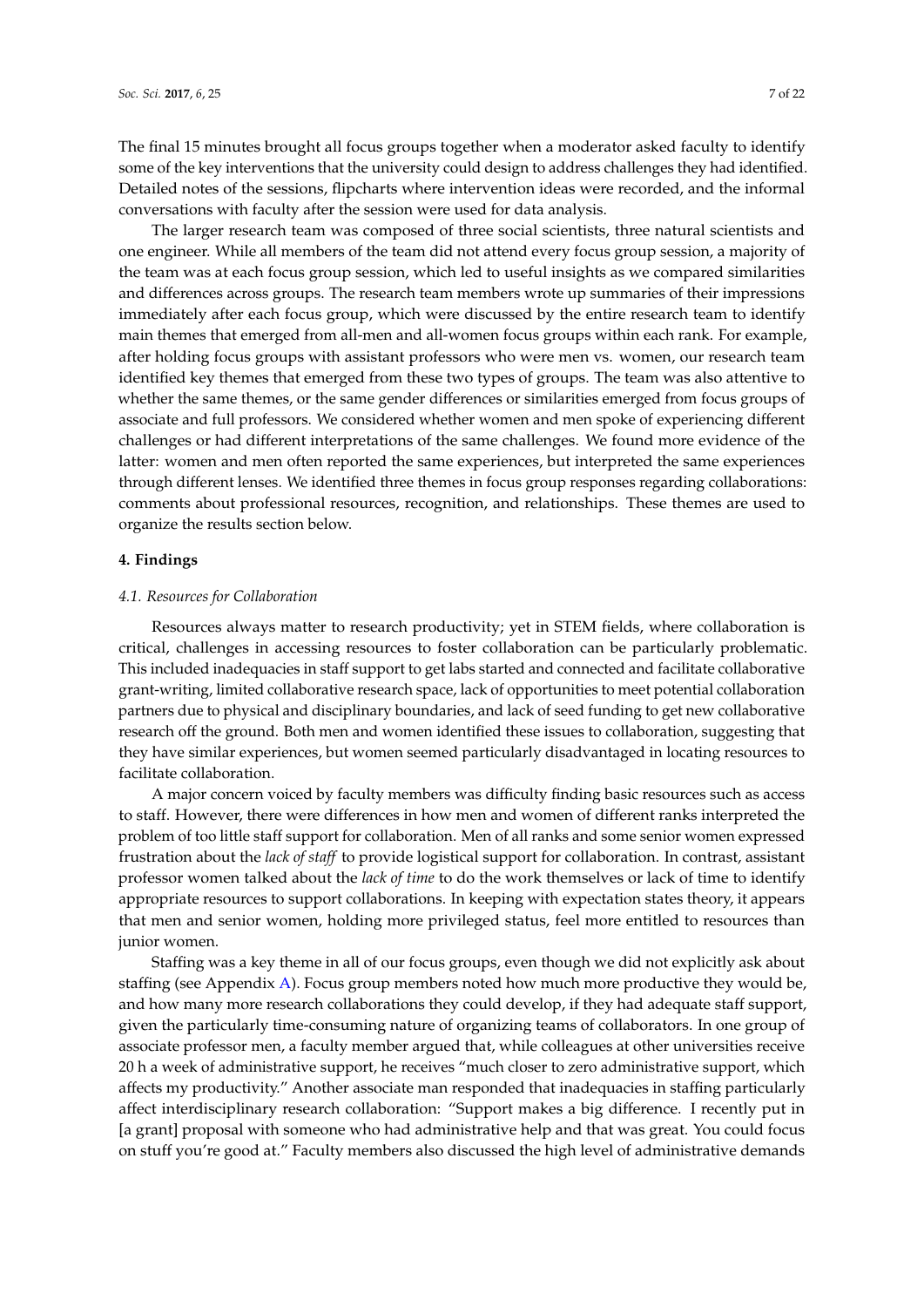beyond research work, and how this work takes faculty time away from collaborative research and teaching activities.

With a shrinking tenure-line faculty, and increased administrative demands, faculty described frustration with doing clerical and administrative work that could be carried out by staff, rather than what they viewed to be the key elements of their jobs. This clerical work gets in the way of developing relationships with new collaborators, while also slowing progress on existing collaborations. Both men and women identify a problem in how much clerical work they do to support collaborations, but junior women tended to be more apologetic, suggesting that they understood staffing constraints meant that they had to take on more administrative work. However, senior women faculty opinions tended to align with men. For example, one woman who is an associate professor responded to our focus group questions in writing took a tone more similar to the men's comments, noting: "There is *so much* that could be done 10–20 h/week by an administrative assistant, if I had one. My life would be *dramatically* improved if I had a 10–15 h/week secretary (emphasis hers)." One group of associate women faculty members agreed that men talked about and shared resources that facilitate collaboration more, in part because they were more integrated with their colleagues. As one associate professor argued "some department members got grant prep[aration] assistance, [there should be] transparency that everyone gets the same access to staff support." Applying for funding to support collaborative research is hampered when women faculty members cannot access grant preparation support.

Assistant professor men conveyed frustration in words, tone, and body language with the lack of staff support for research collaborations. One man who is a full professor noted the challenge for new faculty, arguing that they "get the run around when trying to set up their research programs—very opaque processes." Assistant professor men described relying on seasoned colleagues (usually senior men) to advise them about the resources they needed. In contrast, assistant professor women were more likely to blame themselves for their inability to find existing resources to support collaboration. Assistant professor women described needing more information about where and how to access institutional resources. One described the time-consuming nature of getting important and necessary information—"it's not that the info doesn't exist or people aren't helpful, [but] you spend two days [looking for it]." Assistant women seemed to lack mentoring to find resources, something their men took for granted in our focus group discussions. Yet the junior women suggested that, if they were less busy, they would learn to navigate the system and develop collaborations with colleagues. Most did not consider that what was lacking was not time, so much as appropriate staffing and mentoring to identify research-related resources on-campus.

In addition, faculty voiced substantial challenges around buildings and lab space, some of which was not adequate for their work. Both men and women were concerned about space that would permit collaborative research to thrive. One woman full professor argued, "Space is not transparent; I got . . . an un-renovated lab that was supposed to be torn down. I'm the only one in the department in that building—me and retirees." An associate man similarly noted that he was "isolated" with a few other senior faculty in a different building, which limits his ability to build collaborations. As he explains, "All the new faculty go to the new building. When people visit, they say and think—'you weren't good enough to move to the new building?'" In a university where some departments are located across buildings, some faculty feel geographically isolated and this limits opportunities to collaborate with their colleagues. Space was therefore a barrier to collaborative research, especially potential collaborators were located in distant buildings.

Another concern involved scarce opportunities to meet and engage with potential collaborators. Faculty in our focus groups described how they often experienced roadblocks from units that were supposed to support collaboration. Assistant professor men noted a "huge wall" between colleges within the same university, such as the college of natural sciences and the college of engineering that made it almost impossible to engage in interdisciplinary collaboration between two colleges. Assistant women also described roadblocks to finding collaborators. One assistant woman noted that, because her department's faculty has been changing, "I don't have anyone senior that I can say 'hey, do you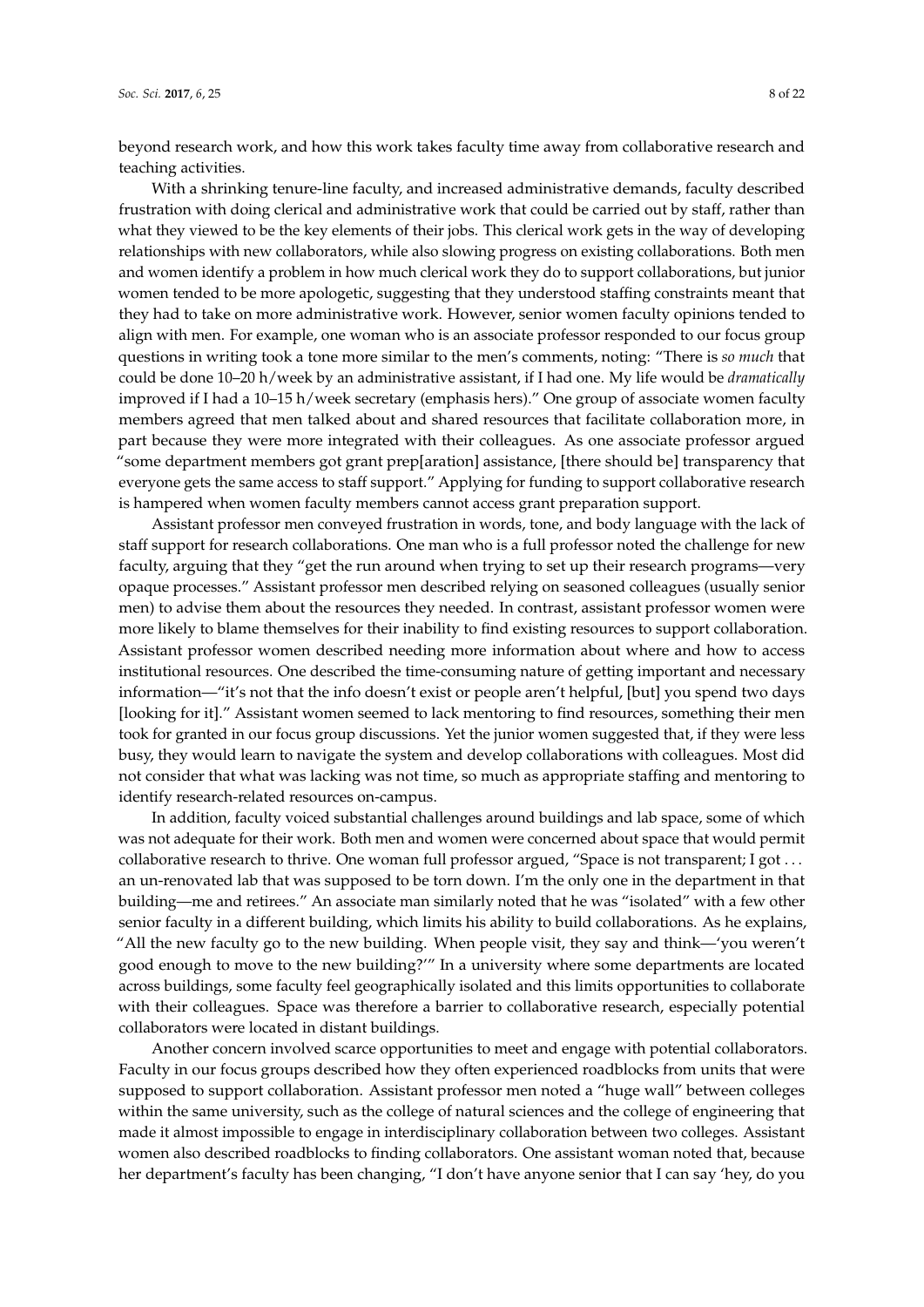want to collaborate?'" She further noted that, because her research requires large computing power, she lost two years of research time because her Dean would not provide her with an adequate computer. Yet, she characterized herself as "very happy with [her] department, just issues I had to work through." While she and other assistant women had experienced obstacles that had seriously impacted their collaborative work, they downplayed these concerns. Untenured women may recognize that being assertive could lead to negative repercussions in fields dominating by men as such behavior goes against status expectations for women. This awareness may lead them to soften complaints.

Related to the concerns about finding collaborators was the need for internal seed funding to pay for research assistants, supplies, and initial pilot data to stimulate a new collaborative project and set the stage for a future collaborative grant proposal seeking external funding. For example, one assistant man argued, "[my previous university] would give small seed grants to fund interdisciplinary collaboration among faculty in different departments." At another table of assistant professor men, one argued,

My work is very interdisciplinary. There's not much chance to interact with other departments. The exception is [interdisciplinary program with] cross-college faculty members. Faculty share what they are doing, but beyond that, is there other support? There are no seed grants for working together. This is discouraging.

STEM faculty men looked for additional resources that would allow them to develop more robust interdisciplinary collaborations. Assistant men also noted that the lack of university-supported research assistants made it difficult for them to get their collaborative research programs off the ground: "the absence of RA-ships for graduate students makes it difficult to attract graduate students without [my] already having grants." Assistant men suggested that support for interdisciplinary RAs and postdocs would be a major resource that would help facilitate collaboration across units or faculty at the university. While many of the assistant women in our focus groups came from engineering and lab science fields that emphasize collaboration, they did not make the same claims for internal funding for RAs and postdocs.

Overall, we found that faculty were concerned about the lack of resources for collaboration available at the university, despite the importance of collaboration to their careers. Assistant women tended to blame a lack of accessible information or themselves for not being able to identify resources, while assistant men were more critical of the lack of staff and resources to support their collaborative research. We also found that men were somewhat more likely to have colleagues helping them learn about how to access resources for collaboration, while women were less integrated. As a result, women seem disadvantaged in gaining access to resources needed for collaboration, even as both men and women identify this as an issue they face.

#### *4.2. Recognition*

Recognition was a second theme that emerged from our focus groups. The key recognition narrative focused on how collaboration was perceived during tenure and promotion at the university. Faculty spoke about the difficulty getting institutional recognition for collaborative and interdisciplinary research when it came time for tenure and also for promotion to full. Expectation states theory and implicit bias research suggests that in male-dominated contexts where gender stereotypes favor men, women may get less credit for collaborative research than men in personnel actions like tenure and promotion—if the independent contributions of individual team members is not self-evident in co-authored publications and grants.

The challenges of evaluating collaborative and interdisciplinary research in personnel actions was a topic that came up among both men and women faculty. Because funding agencies tend to prioritize collaborative work, many STEM faculty carry out collaborative and interdisciplinary projects. Yet, they noted personnel evaluation gave primacy to independent research without collaborators. Both men and women saw a need for personnel committees to have greater training in evaluating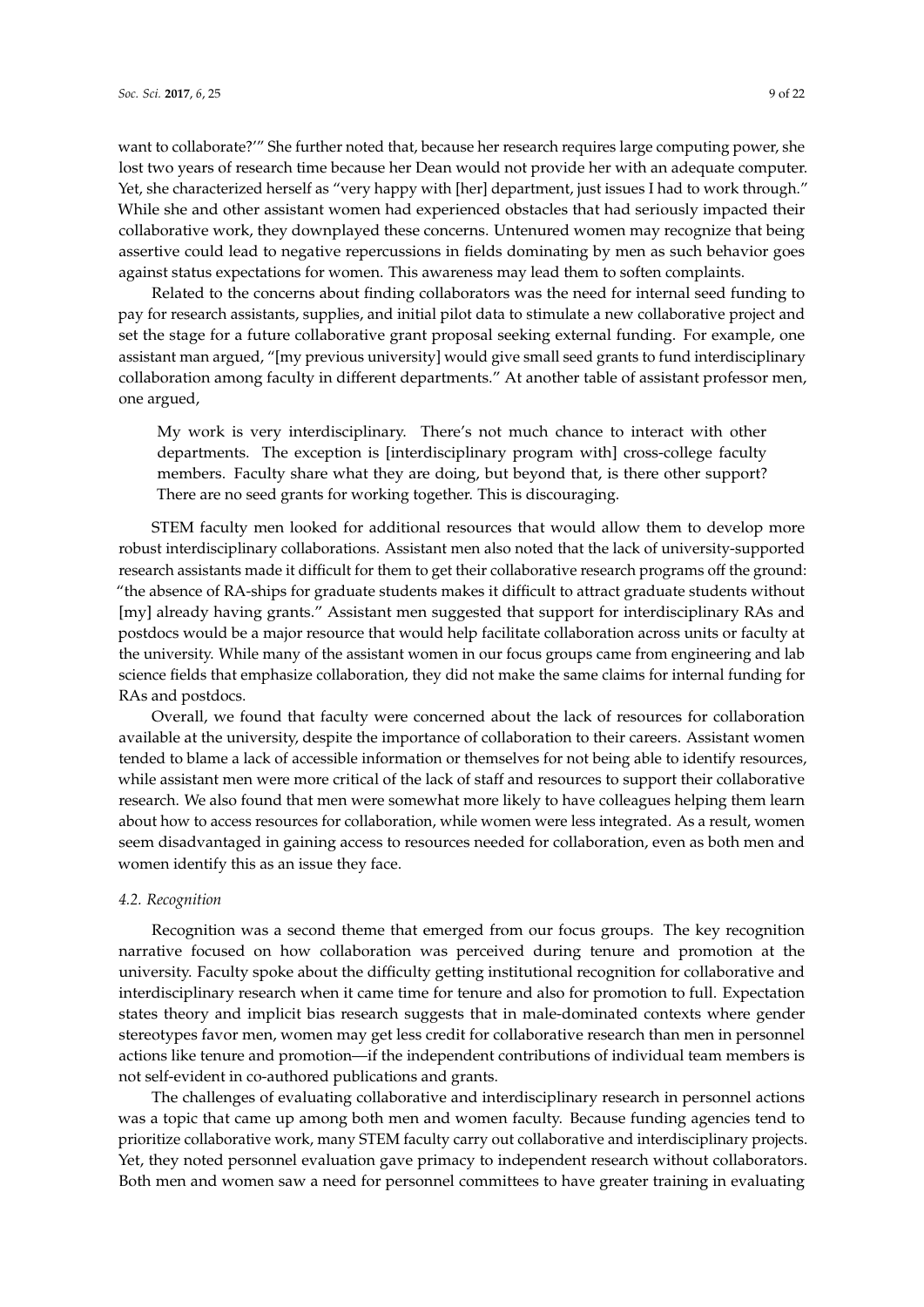collaborative research during personnel actions. Funding and personnel evaluation seemed at odds to many of our respondents. In one interchange, assistant professor men described the challenges of doing collaborative research in the current funding environment, where funding is harder to get, and there is a greater support for collaborative research than for individual principal investigators (PIs):

Assistant Man 1: The old standard used to be that you have to get a grant and be the PI on it. Now it's more common to be a co-PI (instead of PI) or get a collaborative grant.

Assistant Man 2: Collaborative work often raises questions in people's mind about who the "real" leader is in a collaborative project.

Assistant Man 1: In my department, collaborative work would not count as my work. This is made very explicit in my department.

A woman assistant professor made a similar argument in another focus group:

It's not olden days for funding. Everyone is trying to be in a silo to write grants, and [they are] not going to get funded. Interdisciplinary efforts get funded . . . saying you won't get promoted if [you are] co-investigator or co-PI on the grant . . . is throwing the baby out with bathwater.

Another assistant woman similarly noted, "I feel like [the university] is shooting itself in the foot with that. If collaborative grants were valued and you could still show your independent contributions, it would cost the university a lot less money in terms of start-ups and having to hire people." Devaluing collaborative grants left these faculty feeling uncertain about how to carry out their research programs, given tensions between collaborative funding opportunities but emphasis on individual grant-getting at the university.

These issues are also challenges for interdisciplinary scholars. One assistant professor man argued regarding his department, "People have had shaky tenure cases before because they've been doing interdisciplinary research." A woman assistant professor noted that she had received "mixed messages" about interdisciplinary research: "There is a difference between valued and useful for your tenure package. Interdisciplinary is awesome and cool, but you will have plenty of time to do this later." As one full man noted, comments from interdisciplinary program directors are "never used" in personnel decisions, even though they should be according to personnel procedures. Another full man noted that "the places where it has failed is where [a] junior faculty does interdisciplinary research that the department doesn't buy into."

One woman assistant said that even with interdisciplinary hires, "the department wants them to work on one discipline especially when comes to evaluation of performance. If you brought [a] grant as a co-PI, and if you are on many, many papers, but you are not the first author, it is discounted." A woman associate professor argued,

It would almost be politically incorrect to say we do not support interdisciplinary research. I think we are open verbally . . . the [research] literature they are bringing in [to their paper] is [interdisciplinary], but the co-authorships are not. Again, coming back to the cultural impediments, high impact journals are the ones that are very field and disciplinary specific, no matter how interdisciplinary, that is where you are going to get published and read, not in interdisciplinary venues. There is a conflict there.

A full professor who is a woman similarly argued that "disciplinary flagship journals are valued more than interdisciplinary journals," leading to a conversation about how external letter writers might review interdisciplinary faculty poorly who are up for tenure and promotion if judging simply by the standards of their field. We also heard from a woman associate professor who felt that since external reviewers are usually within the field, "if someone has a big interdisciplinary focus," it would be challenging to find external reviewers who do not judge them primarily on "what they are doing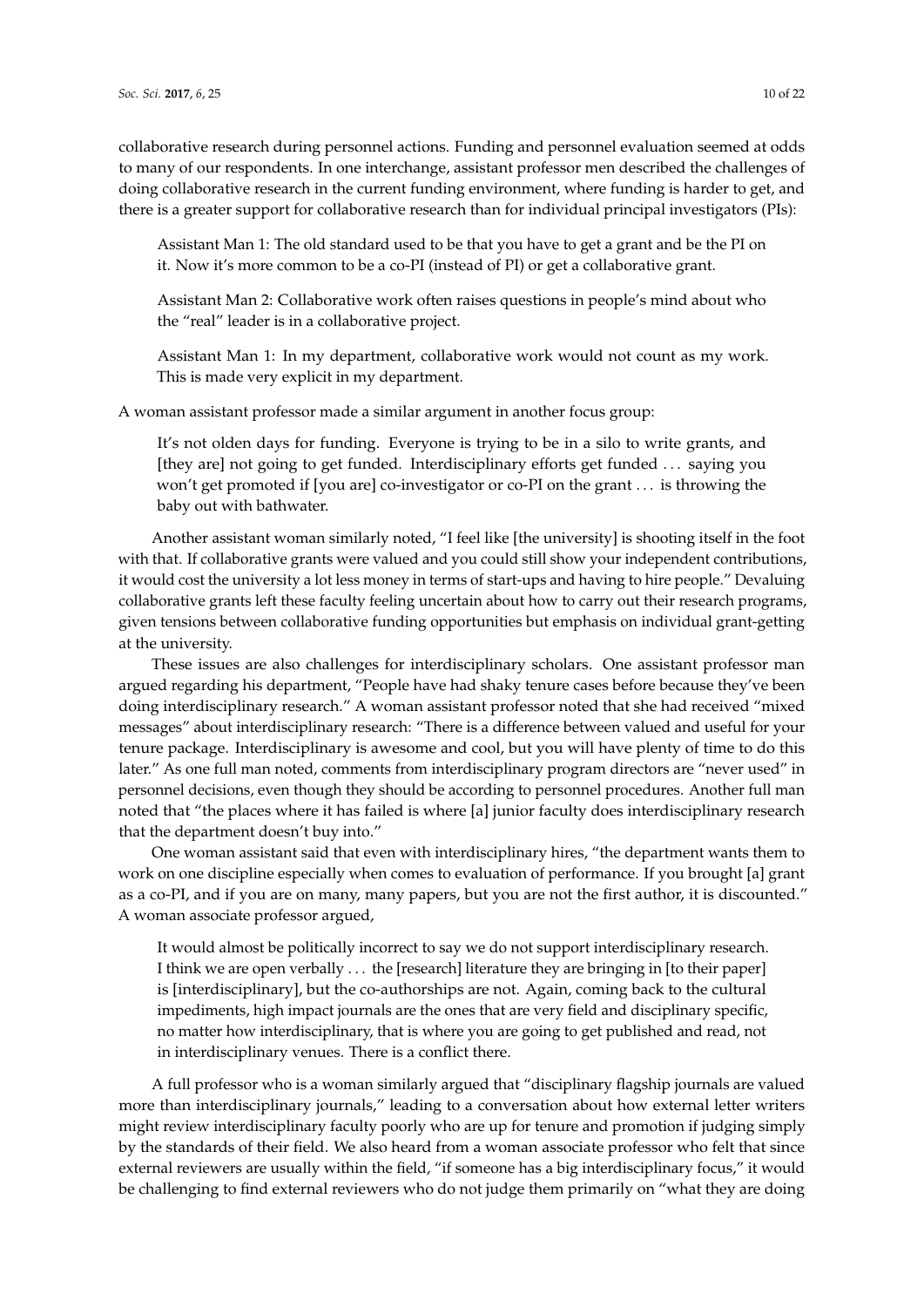for the field." This suggests that doing interdisciplinary research is not entirely recognized in tenure and promotion decision.

Both men and women noted that there are increased pressures to collaborate, particularly for external funding, but that recognition for collaborative work is more problematic, including difficulty in proving leadership in collaborations. One major concern for those evaluating personnel cases is determining how central a faculty member's work is to a particular collaboration. In one conversation among full professor men, one faculty member noted that evaluation depends on whether the research is "thematically related or are they just doing a task for six different labs—how involved are they in the collaborative work?" Another full professor who is a man noted that judging credit for "collaborative projects requires significant contribution—work with people who are different enough so that your contribution is clear." Many faculty similarly called for identifying exactly what the faculty member's contribution is in a collaboration. In a conversation with full women, one noted "academia emphasizes what *you* did in evaluations. The PI for example is rewarded; the co-PI is not" on collaborative projects. Yet a full professor man noted that, in the best collaborations, clear delineations of contributions "are hard to define because there has been so much interaction."

Although both men and women raised the issue of how to credit collaborative work, women faculty were more likely to report substantial concerns about lack of recognition for their collaborative work. One full professor woman suggested that, although it is "sold as a positive in recruiting . . . [tenure and promotion] discussions are very negative about collaborations, with even first authorship downgraded." An associate woman professor similarly noted, "If you collaborate, it's not independent work, so it's basically ignored." One assistant woman professor argued regarding her collaborative work, "I don't know what I need to do to demonstrate that I've been part of the team, bringing something to the table, rather than riding on others' coattails." Another woman assistant professor argued that

the advice I got was to work on my own work. They don't really count much of these collaborative papers unless it's your students, your name. If you're the co-PI on a collaborative grant, the money is kind of discounted, especially related to tenure and promotion.

This is very challenging for faculty members trying to ensure both research funding and promotion.

One conversation provides a glimpse into how full professor women understood collaborative research, and how they assessed their colleagues, as well as themselves. One woman who is a full professor noted, "Without collaboration, I would not have lots of NIH money, but I would not have dared before full promotion. It's not so valued in my department, crossing the line so far as [discipline] goes, and [it] would not have been seen as a good thing before full professorship." Another full woman argued, regarding engaging in collaborative research, "not before tenure, I tell juniors to stay within line" while another said "even then, not until they are a full professor." Women at this table further noted that engaging in interdisciplinary research was perceived as "crossing into uncharted territory," and that while it could bring "notoriety for junior faculty," they "want people to take a safer path." While both men and women reflected that receiving recognition for collaborative work was challenging, women were much more likely to bring up this topic, and spent much more time discussing these problems.

Men appeared less likely to recount problems in how their own collaborative research was considered in their evaluations. For example, one associate man noted, "I had several research projects and worked with people outside the department. That was important for my work. I never thought of how this was viewed by my department." In answer to a question as to whether he did this collaborative research pre-tenure, he further noted "Not an issue. It worked well in terms of work and publications. Equal work from all PIs." However, another associate man suggested, "If you don't have publications by yourself it is bad/viewed negatively. If you have your own publications and some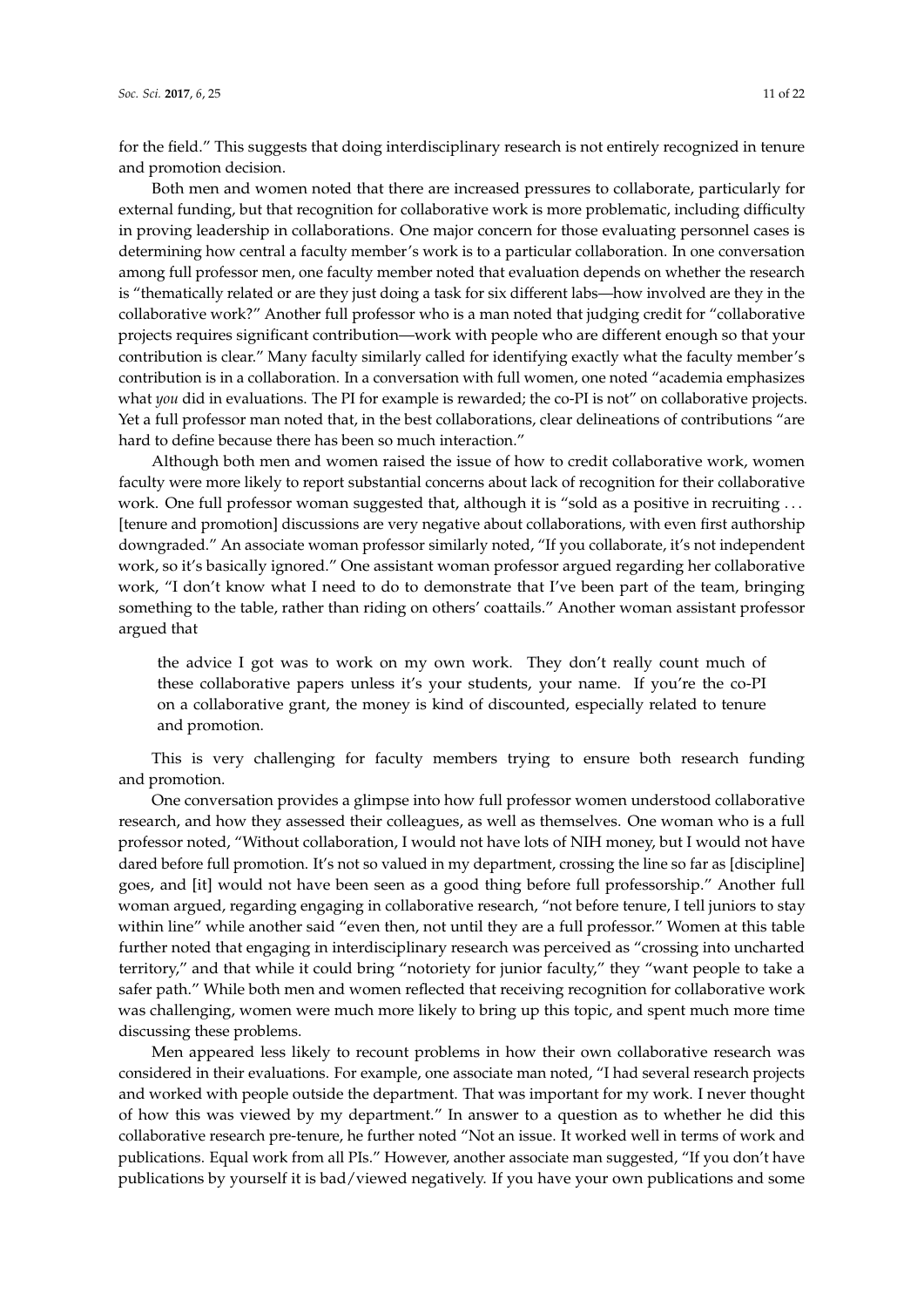with others—it is good. If all of your research is collaborative—you are not capable of doing your own research." This man suggests that collaborative research is read within the context of a broader research agenda, and at least some solo publications are necessary (although this norm likely varies by field). Overall, it is interesting that women at all ranks were more likely to emphasize the challenge of assigning credit for collaborative research, while fewer men emphasized it as a central problem.

To summarize, we found that faculty raised a number of issues around recognition, including of their collaborative research. Both men and women identified challenges in receiving recognition for collaborative and interdisciplinary research, but women seem to express more concern about receiving recognition for collaborative research than men faculty. This finding fits with expectation states theory, which suggests that women may, in fact, get less credit than men peers if they are in fields where women as a group are stereotyped as being less competent relative to men. Given the importance of collaboration to STEM research, experiences of engaging in collaborative research without receiving adequate credit further limits women's advancement.

#### *4.3. Relationships*

Career development through peer mentoring collaborations was another critical point of conversation. One of the key themes that emerged was the type of mentoring structures that were effective or ineffective for faculty, such as formal versus informal mentoring, or top-down versus peer mentoring. Faculty also discussed mentoring support on papers and grant applications, and concerns around how to receive effective mentoring about getting grants given the current scarcity of funding. A final theme focused on concerns about burdening mentors or feeling burdened by mentoring. Men and women both discussed these issues, though men were more likely to report sustained mentoring from a range of colleagues, while women were more likely to report concerns about burdening mentors. Expectation states theory helps explain why men may be more likely to be mentored in male-dominated fields, as their colleagues may be more likely to see them as competent, and thus worthy of mentoring. Women's concerns about burdening their mentors may reflect their attempts to live up to status expectations of women to care for others and think communally.

Many of the faculty were aware of the importance of professional development and faculty mentoring. This awareness meant that more departments assigned mentors to faculty when they joined the university. Yet, these assigned mentoring relationships were not altogether successful. Most men and women noted that assigned mentors were seldom activated. One assistant woman professor said her assigned mentors "rarely met with me and were not particularly helpful." An associate woman described her department as "dominated by older white men," and said "I don't know if I was assigned a mentor, but my mentoring came from my graduate student friends and colleagues." One associate man noted that assigned mentoring worked only "so-so," arguing that it "depended on whether personalities matched up." As one assistant woman, 18 months into her time at the university reflected, "I have my mentoring committee, but I haven't really talked with them . . . but I'm going to do it soon." Here again, we noted that women tended to blame themselves for the challenges that they face. Rather than wondering why her "mentoring team" had not contacted her, she expressed guilt for not contacting them.

While hierarchically assigned mentoring was not altogether successful, peer mentors were more helpful. The most successful formal mentoring programs involved peer mentoring networks that operated at department or college level, rather than a hierarchical relationship between a senior mentor with a junior mentee. For example, an assistant woman described a mentoring group in her college:

We felt a little frustrated in our department, and we had no senior women faculty at the time, so we did a College . . . mentoring group for women that focused on issues of research, teaching, work-life balance. Women of all ranks were included.

Here, junior women have created a peer mentoring program to provide each other with support that had been missing within their department. Another group of associate women discussed a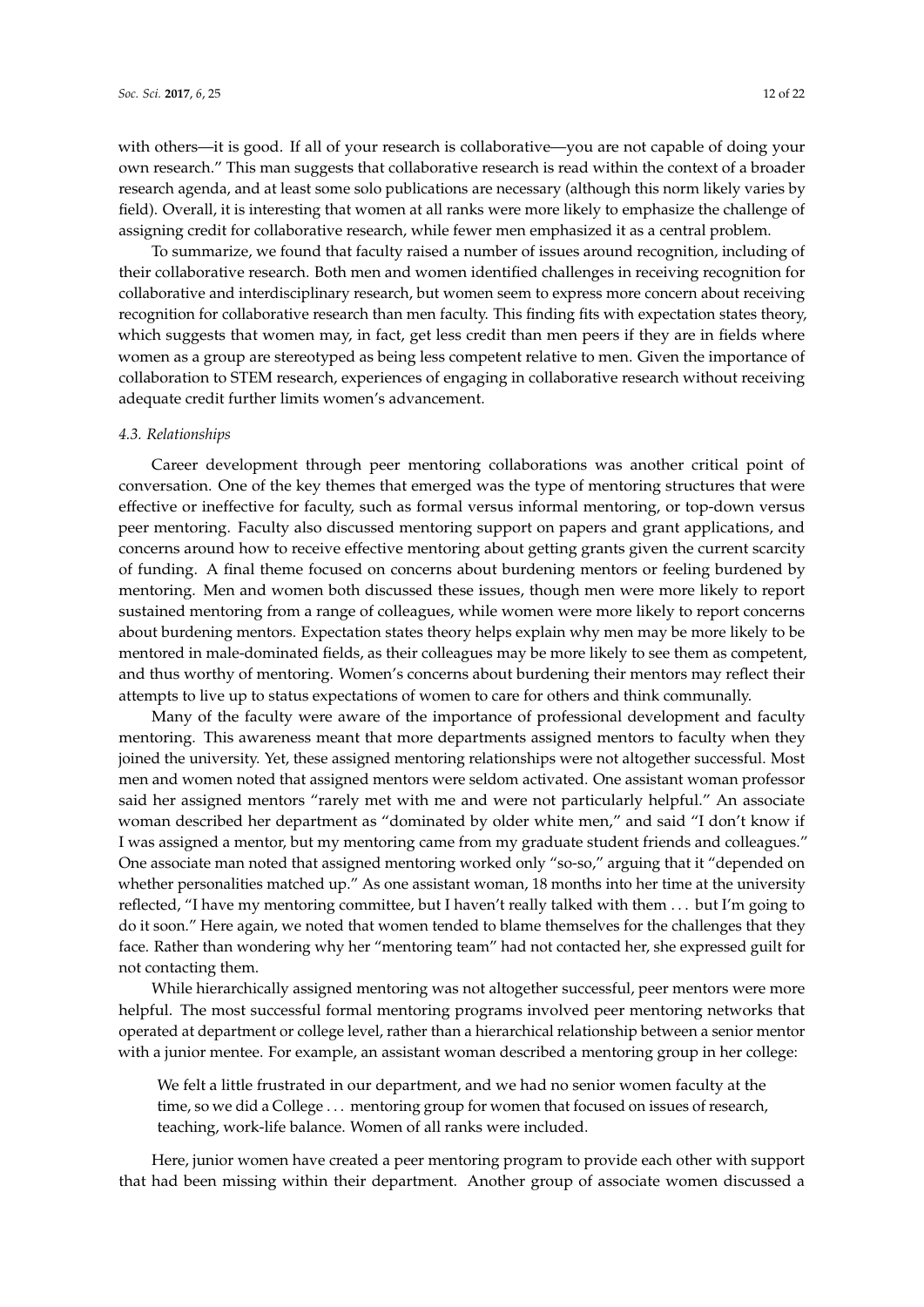previous mentoring program funded by an external grant that was no longer active because the funding had ended:

we all shared a love of the mentoring program we had pre-tenure and . . . that is lacking, post-tenure . . . it was so productive, we would all like to see an effort, built in structurally. It needs to be institutionalized, can't be just depending on funding, gone away the next year.

One full professor who is a man also argued for this sort of mentoring system, adding that multiple types of mentoring are important—not just one (powerful) mentor. One larger department runs faculty mentoring sessions every other year for new faculty. These sessions count as departmental service for the senior faculty member running the sessions. An assistant man described the sessions: "[We have] monthly mentoring session for junior faculty around special topics (applying for NSF CAREER awards, balancing teaching and research, etc.) . . . We discuss teaching, balancing research, getting tenure, like 5–6 sessions a year." Other faculty around the table thought this was an excellent idea, given that the advice is tailored to the needs of junior faculty members in that department. In all of these examples, cross-rank mutual mentoring networks institutionalized within departments or colleges, as opposed to individual assigned mentors, seemed to receive enthusiastic support.

One of the issues raised by faculty was whether there was a culture of mentoring in departments. For example, one associate man noted that he had lunch with his assigned mentor once a month, who served as his "official point person," while those in his research area "are fairly close, so [they provide] lots of mentoring for things—grant writing to teaching." Yet, he further noted "That's the culture of my group. It's not true for all groups in the department." An associate woman also noted, "I've not experienced any mentoring as an associate prof. There is no structure [for it]. There are people who would be willing, they're not hostile. It's just not part of the culture." An assistant woman conveyed that her assigned mentor did not work out and there is "no culture of mentoring" in her department. Interestingly, this missing "culture" of mentoring seemed most evident to women. However, one associate man expressed similar sentiments about mid-career faculty: while "mentoring for junior [faculty] is good. Once you get tenure, that system collapses."

In addition to formal mentoring programs, faculty respondents also discussed informal mentoring. Men argued that they received a great deal of informal mentoring, making the formal mentoring less important. Comments among the assistant and associate men in different sessions and tables were fairly consistent:

Assistant man: The lunch bunch [including faculty of all ranks] discusses what is "valued" within the department. Learning this is important and one can only learn it by talking to people. You have to get some sense of what's valued and not, what should you focus on with limited time. I got this in the informal discussions, because no one will actually tell you: How many students? How many papers? No one will tell you in the formal conversations.

Assistant man: There are five or six people giving me comments so I get as much as I want or more. There are monthly lunches with mentors, and I stop by [their offices] when I have questions.

Associate man: Informal mentoring may focus on grant writing, teaching, and identifying collaborators. Where mentoring does not exist formally, faculty still form collegial relationships and aim to help junior faculty succeed.

Associate man: There were many [faculty] interested in my success when I arrived. People read my grants, helped me formulate lectures, get matched up with people.

All in all, most assistant and associate men expressed that they were collaborating with their colleagues to enhance career development very effectively.

Women tended to feel less engaged with informal mentoring, particularly when they were in departments made up mostly of men. An assistant woman argued, "Networking depends on being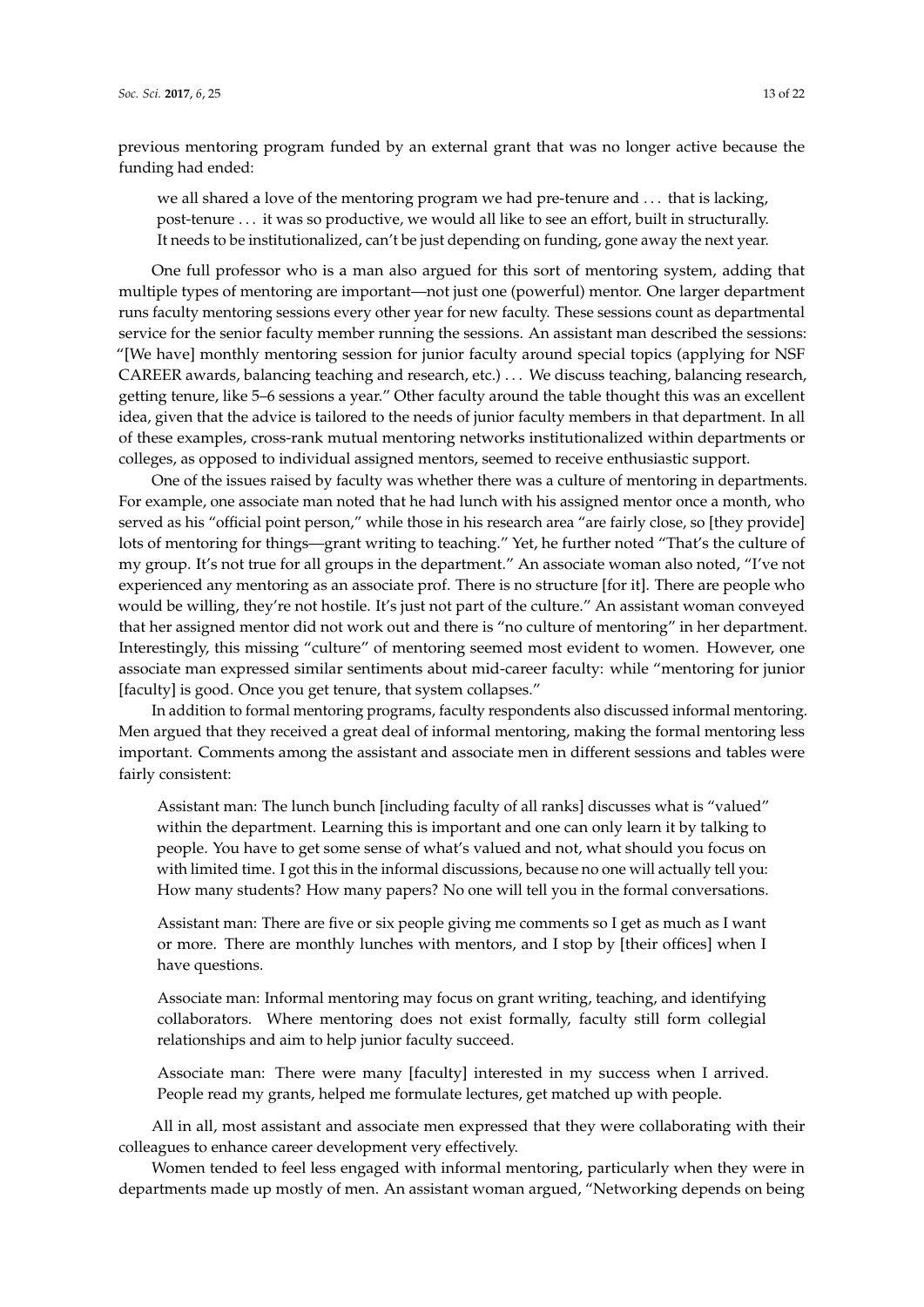part of the boys' club, and women can't do that," noting that much socializing occurs after 5 pm, which is difficult for mothers, even though many men are also fathers. An associate woman similarly referred to informal mentoring as "the men chumming around [after] work." One woman who is a full professor argued, "Male mentoring happens organically, on the golf course, but women keep busy, but don't hang out outside of getting things done." For many of the women, this sort of informal collaborative work toward professional development seemed out of reach.

Men full professors, many of whom noted that they had not experienced formal mentoring themselves, were less certain about the need for institutionalized mentoring. Women full professors were somewhat more divided about mentoring. A number of full professor women noted that there was "no mentoring after tenure" or that "mentoring is only for junior faculty," calling for more peer mentoring efforts aimed at senior faculty. Yet in one group of women full professors, one referred to peer mentoring as "fabulous," while another suggested that formal and institutionalized mentoring was "intrusive and infantilizing." Similarly, in one discussion of why faculty were slow to advance to full in one department, full professor men suggested that those faculty were "too cautious," while one noted that "we found our own way, there is too much spoon feeding [now]."

Some men who are full professors suggested that processes such as departmental seminars, where faculty might present their work, or regular pre-tenure personnel evaluations, provided the necessary mentoring, and were skeptical about the need for additional mentoring efforts. One full professor who is a man said, "[We] have an informal system and talk about making it more formal, but it seems to work well. When it breaks down, the department head steps in. We also have—with one gap [one case where the junior faculty did not get mentored]—the department head and head of the personnel committee meet with junior faculty early in fall and talk about generalities—expectations, and meet informally." In this discussion, there appeared to be a disconnect between the mentoring that associate and assistant professors wished for and the mentoring that some full professor men thought was appropriate.

Respondents also discussed the mentoring that they received on papers and grants, suggesting that it was easier to ask for specific feedback. One assistant professor woman noted about her formal mentors:

I do get [feedback], if I bug them, like [on] a grant, I ask them to read my grant . . . but they are both senior people. I don't feel that connection, maybe [I have questions about] very stupid things about student, [they'll say] 'learn to deal with it,' no real suggestions. There is no real understanding between my situation and their situation."

Some assistant and associate women suggested that men mentors were more likely to collaborate with men mentees, and read their proposals and paper drafts, but were less focused on mentoring women. As one assistant woman noted, "overall, I'd characterize the mentoring environment in the department as one of benign neglect." One associate woman argued that men were more likely to mentor other men, "It's the case that men will talk to junior women, but won't read a paper . . . That's the male style of mentoring and it's rare to do any at all." From her standpoint, men were less likely to read and provide feedback to women. This may because their senior colleagues are implicitly less likely to view women as worthy of this mentoring help. Men did not report these types of experiences.

Women respondents were particularly likely to point to mentoring as a burden. Women expressed concern about taking time from their mentor's busy schedules, but we did not hear this theme among men. One assistant woman wistfully described that she did not take full advantage of her mentors in her first year: "I had wonderful mentors, and they have advanced to other positions . . . and have new mentees in their first year, but you didn't know all the questions to ask yet." Assistant women in different focus groups tended to make the same points about not wanting to burden their mentors:

Assistant woman: I find that often it's the stuff I don't know to ask about that ends up being an issue...[but] I really don't want to take up more of my mentor's time than I already do.

Assistant woman: As a junior faculty, you don't want to bother people.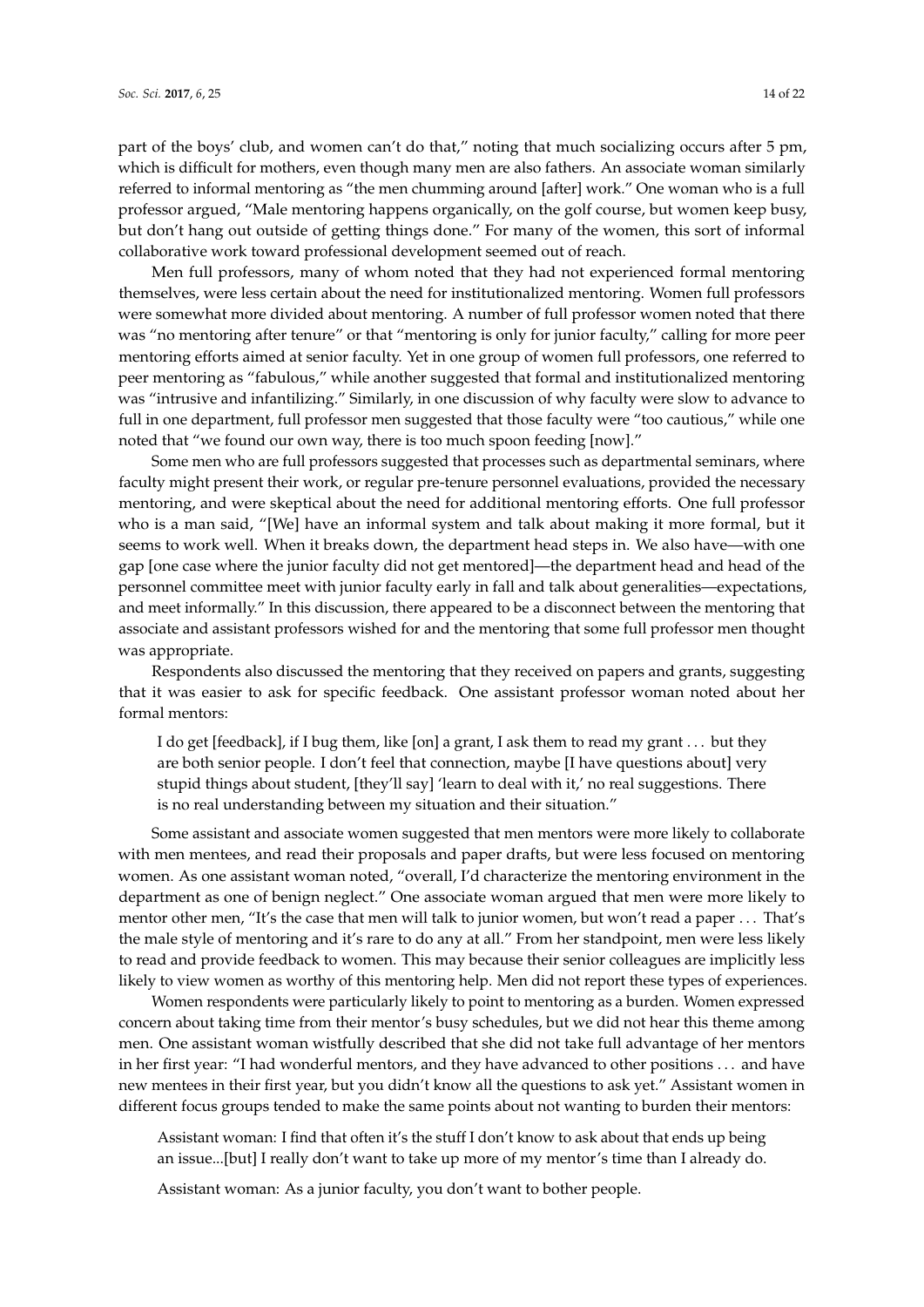Assistant woman: You do sometimes feel like you do not know if your issue is big enough to bug them.

However, one woman in her first year as an assistant professor noted that she was "always asking questions," and felt that being proactive was working well for her.

Our respondents suggest mentoring tended to go unrecognized and unrewarded. One assistant woman suggested, "Mentoring should be initiated by senior faculty and include [mentoring regarding] amount and types of service to undertake and grant writing. Maybe senior faculty should get service credit for mentoring—[the university should] incentivize it." From her standpoint, by creating incentives to mentor, faculty would be more likely to engage in needed mentoring. Another assistant woman argued, "[mentoring is] almost out of the goodness of the faculty hearts. The people that genuinely care, but if mentoring is that critical, then mentors should get credit somehow at some level." One associate woman noted that though she is now a mentor, she has no time, suggesting that course releases would facilitate tenured faculty serving as mentors. While many women full professors valued interactions with other women at the same level, they also felt overwhelmed by work demands, including mentoring. Some full professor women called for more information resources to be put online, so that they could direct junior faculty to the resources they need to do their jobs well to make mentoring less time-consuming. Women untenured faculty further mentioned the lack of incentives to mentor, despite their need for mentoring. Faculty suggested personnel committees need to do more to value the mentoring and service work that facilitates a collaborative climate.

The key concern assistant professor men mentioned was about the changing funding environment, especially with respect to both the increasing scarcity of federal grants and greater emphasis on collaborative research. As one assistant man argued:

Funding is tight these days. It's sometimes hard to get mentoring around grants because senior faculty without funding may not have gotten a grant in this climate. Now people are scrambling to find a way to sustain funding in a new environment, people who before had these massive labs, just don't.

Women also expressed these concerns, such as the assistant woman who said, "I have to say it's harder with the funding situation. Before juniors could get funding in first or second round, money to solve research questions, but now the funding is a problem and still on top of that, we're junior faculty." Both men and women reflected that they may not receive effective grants mentoring if older colleagues have not had similar experiences.

Overall, when it comes to collaboration in career development, we heard more differences in the experiences of men and women, although they both agree about the need for mentoring, especially around grant proposals. While assistant and associate men could recount substantial mentoring engagement, much of it informal, assistant and associate women reported less mentoring. Women provided examples of the difficulty of connecting with colleagues, and receiving feedback on their work more than men. Women also were concerned about the time-consuming nature of mentoring, and the lack of incentives to mentor faculty colleagues—making them more cautious about requesting time and attention from their mentors.

# **5. Conclusions**

For most STEM faculty, research collaboration is crucial for research productivity and career advancement. Yet, there may be gender differences in the resources available for research collaboration and how contributions to collaborations are evaluated. At the same time, while collaboration in career development is also important to developing social networks and teach faculty members the informal norms that lead to career success, women in STEM fields dominated by men may be less likely to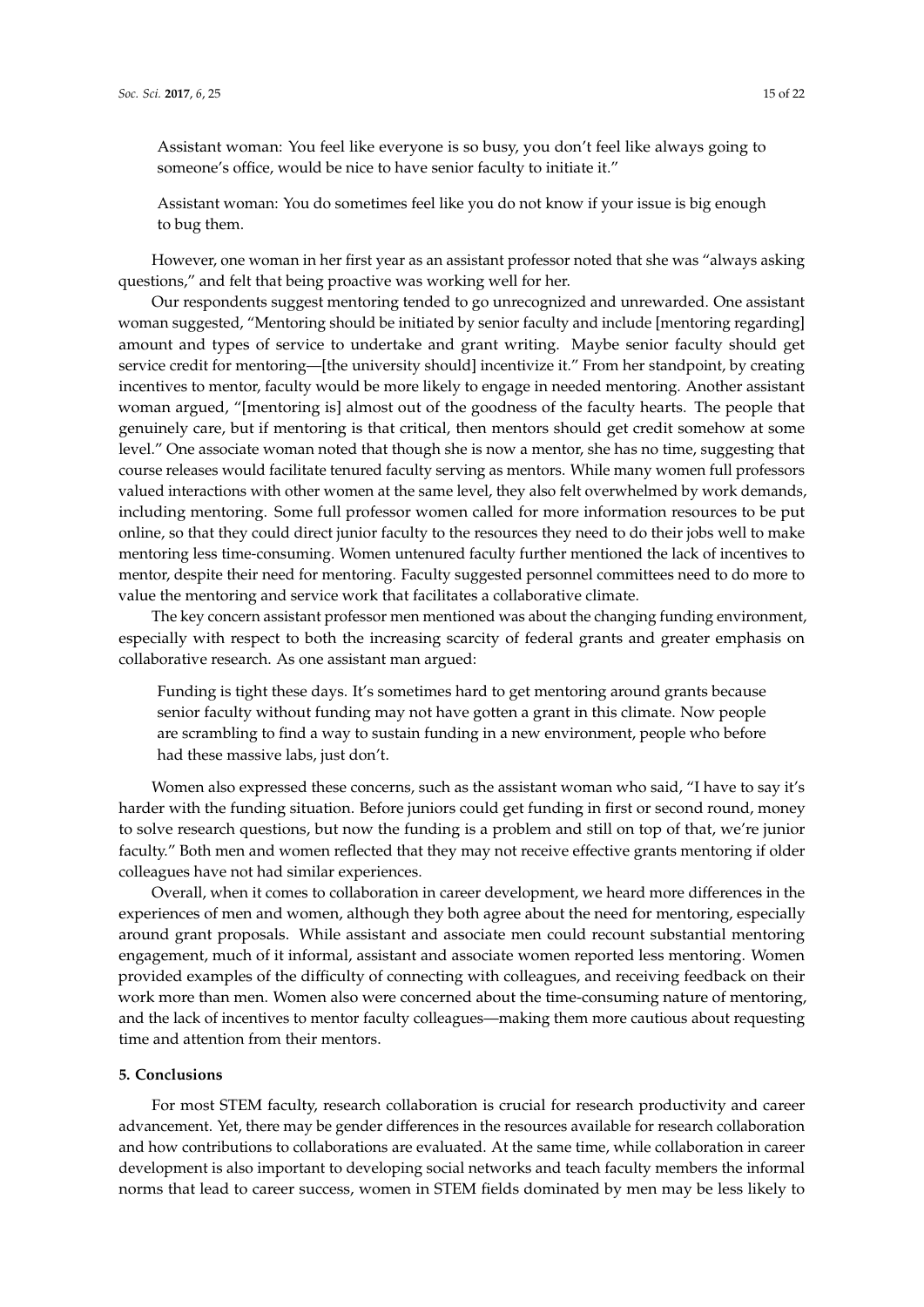<span id="page-15-0"></span>be engaged in these collaborations. Based on focus group data from STEM faculty at one research university, we find that faculty primarily identified three major issues around collaboration: *resources* for research collaboration*, recognition f*or collaborative work, and collaborative *relationships* that support professional development, as illustrated in Figure [1.](#page-15-0) These three themes reflect many of the issues raised in the literature we reviewed on research collaboration and collaborative professional development, but also may serve as a broader framework to address gender equity in the academy  $[68,73,78\text{\textendash}80].$  $[68,73,78\text{\textendash}80].$  $[68,73,78\text{\textendash}80].$  $[68,73,78\text{\textendash}80].$  $[68,73,78\text{\textendash}80].$ 



**Figure 1.** Interactive Model of Resources, Recognition, and Relationships. **Figure 1.** Interactive Model of Resources, Recognition, and Relationships.

By holding our focus groups separately by gender and rank, we were able to identify both similarities and differences in how men and women, at different ranks, perceive the climate for collaboration at their university. While all faculty noted the need for greater resources for collaboration, men expressed greater outward frustration about the lack of resources, and women were more likely to identify their own inability to access resources needed for collaboration. Women were also much more concerned about how their collaborative research was viewed. Indeed, even senior women thought that they would not be credited as making contributions to their collaborative research. While both men and women expressed that formal assigned mentoring was not particularly effective, men were much more likely to describe informal mentoring that they received that was invaluable to their career development. In comparison, women were less likely to report these types of supports, and worried about asking for their mentors' time, which led them to feel less certain about whether they were making good career decisions.

Despite being located at a university that has developed supports for STEM women, it appears that men and women continue to experience their work quite differently. In keeping with expectation states theory women's and men's different statuses in STEM fields may have affected their experiences. If a particular field is framed as masculine, status beliefs about women may be based on the implicit stereotypes that women have less expertise in that field. Those who hold more privileged statuses—such as men and, in some cases, senior women, feel more entitled to resources and mentoring than junior women. In comparison, those who hold less privileged statuses, such as assistant and associate women, express substantial concern that they are less likely to be credited in their collaborative research. Men also appear to benefit from more consistent mentorship from colleagues whereas women express concerns about burdening mentors, which may reflect their attempts to live up to communal status expectations for women.

Expectation states theory does not suggest that these statuses are fixed. Even if women are viewed as less competent, other statuses, such as being a full professor, can counteract the status effects of gender. Indeed, senior women were more likely to make strong claims about needing resources for collaboration that mimicked men's. In other words, gender differences in faculty responses were more apparent among untenured men and women than full professors. It is important to recognize the gendered experiences and understandings of untenured faculty because it may lead to differential rates of tenure, promotion, and professional success. If untenured women make fewer claims for resources, are less likely to be recognized for their contributions for collaborations, and are less likely to be engaged in collaborative career development—they may also be less likely to attain tenure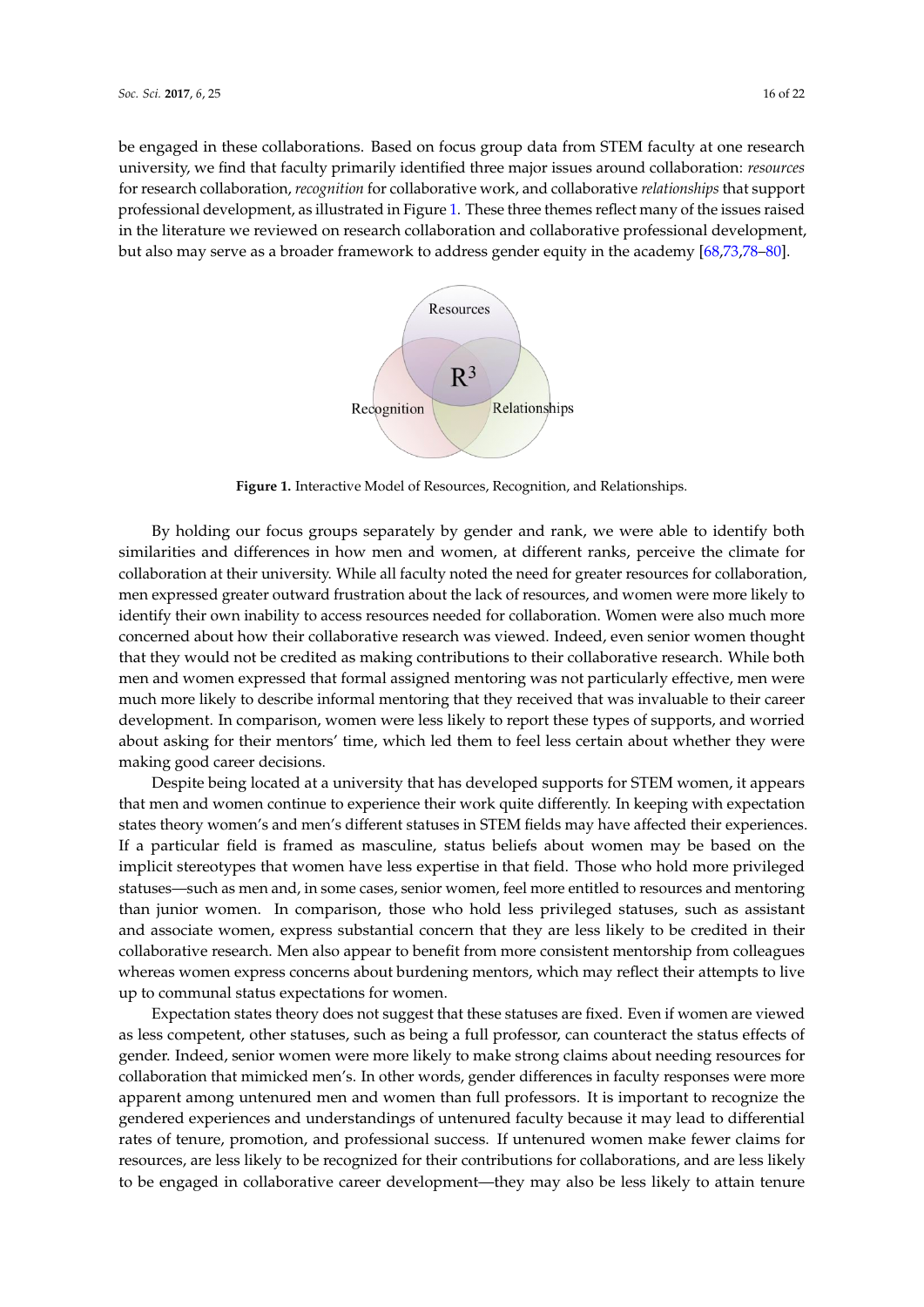and promotion. This pattern then reinforces assumptions that women may be less competent in particular fields.

These findings also provide insights into the factors that could lead to greater gender equity. Although our framing was around collaboration, our findings suggest that women's professional outcomes may be better in units where they have access to the same resources, recognition, and professional relationships as men. Substantial research has pointed to how women may not be able to access the same resources as men [\[43](#page-19-0)[,68](#page-20-10)[,73,](#page-20-8)[78,](#page-20-14)[81–](#page-20-16)[87\]](#page-21-0); for example women may receive less investment through research funds, which limits their research productivity. The existing literature also points to the crucial role that relationships play in academic workplaces [\[6](#page-17-13)[,7](#page-17-4)[,67](#page-20-3)[,74](#page-20-9)[,88–](#page-21-1)[94\]](#page-21-2). If men are more readily integrated into faculty networks, they may find it easier to learn the informal workplace norms and access information that helps them succeed. Research also suggests that recognition via transparent evaluation processes and communication matters, particularly regarding women's advancement [\[15,](#page-17-11)[80,](#page-20-15)[86](#page-20-17)[,95–](#page-21-3)[99\]](#page-21-4).

We suggest that each of these factors—resources, recognition, and relationships—matter to academic success for STEM faculty. Moreover, our data suggests that when resources, relationships, and recognition intersect—as when a faculty member knows how to access essential resources (staff, space), whom to ask for help (a mentor or a staff member), and how his or her activities will be evaluated (as in the departmental personnel committee)—the effects are multiplicative rather than additive (see Figure [1\)](#page-15-0). In other words, where access to all three "R"s exists (the central portion of Figure [1\)](#page-15-0), the professional conditions are optimal, and we expect to see greater gender equity in retention, job satisfaction, and advancement of women STEM faculty. The area where two Rs intersect will lead to better outcomes than in the areas where only resources or recognition or relationships support collaboration. These factors influence each other in a bi-directional manner. Resources catalyze relationships and recognition. Recognition creates opportunities to attract more resources and build new relationships. Relationships help connect faculty to resources and receive greater recognition. All three factors matter, and indeed, the accounts from our focus group suggest that relationships are truly crucial for faculty to learn how to access resources and gain recognition or their collaborative work. We suggest that this model may be useful to universities as they address the challenges of gender equity. By examining and ensuring gender equity in resources, relationships, and recognition, in a variety of domains, it should be possible to develop strong and effective supports for women in STEM fields.

**Author Contributions:** Joya Misra helped to coordinate the focus group research design, moderated and recorded focus group conversations, coded and analyzed the data from focus groups, and wrote and revised the manuscript. Laurel Smith-Doerr coordinated the focus group research design, designed the focus group questions, moderated and recorded focus group conversations, analyzed the focus group data, and helped write and revise the manuscript. Nilanjana Dasgupta recorded the focus group conversations, participated in the discussion and analysis of results, and helped write and revise the manuscript. Gabriela Weaver and Jennifer Normanly moderated and recorded the focus groups, participated in the discussion and analysis of results, and helped edit the manuscript.

**Conflicts of Interest:** The authors declare no conflict of interest.

# <span id="page-16-0"></span>**Appendix A.**

The interviews began with an introduction that provided broad context for the discussion, and our goals, followed by focus group discussions at separate tables regarding the following questions.

- Q1. What support for peer mentoring exists (if any) in your department?
- Q2. How are decisions made in your department—do you think decisions are made hierarchically, or more collectively? (for example, do chairs consult and make decisions, do committees decide/ how are committees selected)

Q2B. Relatedly, how much transparency would you say exists around personnel decisions in your department? (promotion, tenure, merit, distinguished, teaching awards)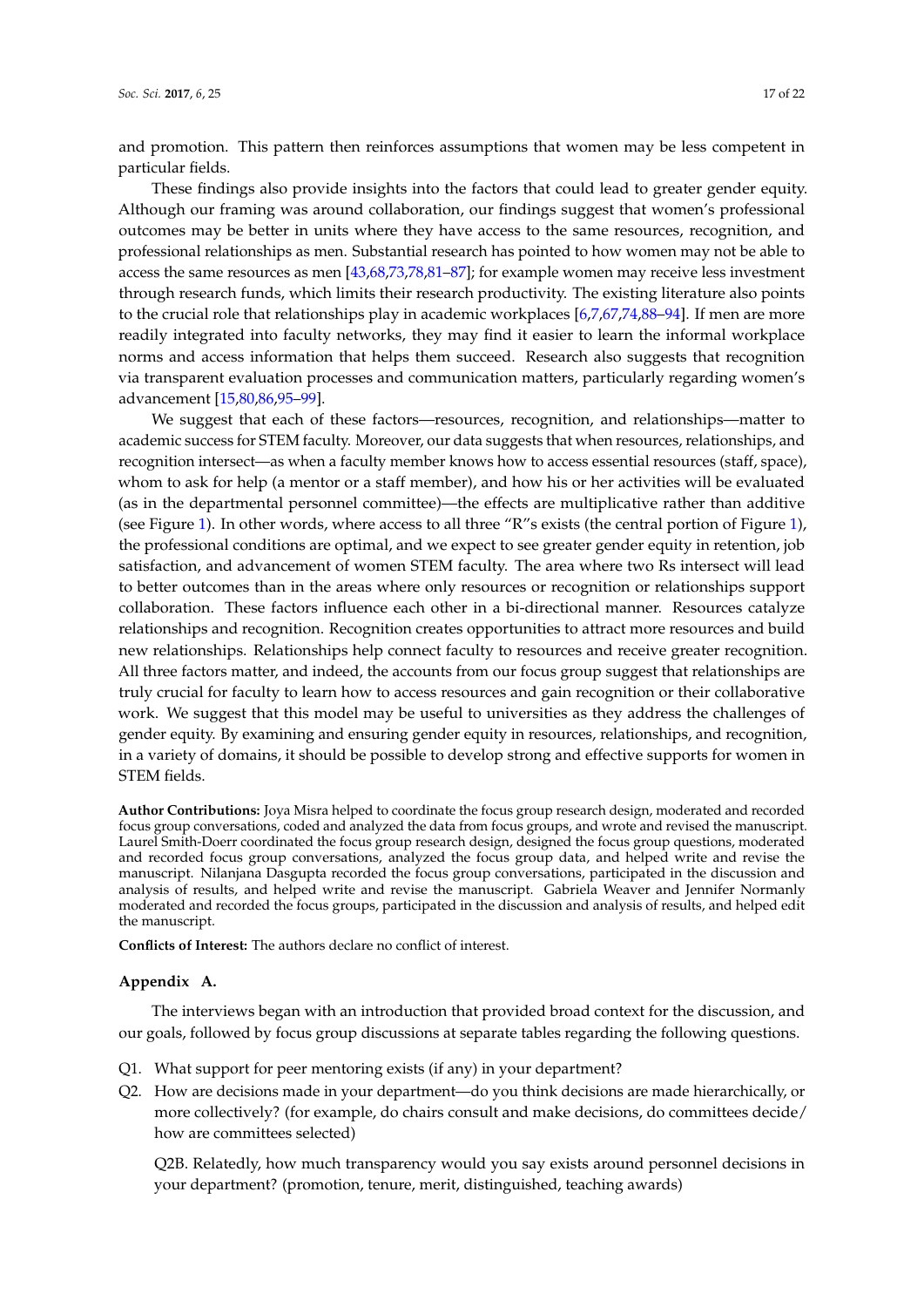Q3A. Do you see interdisciplinary research as supported by your department? (i.e., How do you think interdisciplinary research will come into play when it comes time for tenure review?)

- Q4. What do you think the general level of satisfaction is among faculty in your department? (why?)
- Q5. What barriers do you perceive to faculty work?

After these small group discussion were completed (after about 40 minutes), we shifted to a large group discussion, for all of the participants in the room. We first provided data on the race, gender, and rank breakdown of faculty in STEM fields. We also presented results of a survey that indicated that men perceive more equal treatment than women in personnel decisions, and asked the participants to discuss the data.

- Q6. Are these data surprising? Why do you think there is a gender gap?
- Q7. What recommendations do you have for interventions to address perceived barriers to faculty work?

Q7A. Are there ways that decision-making could be improved?

Q7B. Would you recommend additional support for interdisciplinary research, and if so how?

# **References**

- <span id="page-17-0"></span>1. Zippel, Kathrin. *Women in Global Science*. Stanford: Stanford University Press, 2017.
- <span id="page-17-1"></span>2. Jones, Benjamin F., Stefan Wuchty, and Brian Uzzi. "Multi-University Research Teams: Shifting Impact, Geography, and Stratification in Science." *Science* 322 (2008): 1259–62. [\[CrossRef\]](http://dx.doi.org/10.1126/science.1158357) [\[PubMed\]](http://www.ncbi.nlm.nih.gov/pubmed/18845711)
- 3. Wuchty, Stefan, Benjamin F. Jones, and Brian Uzzi. "The Incresing Dominance of Teams in Production of Knowledge." *Science* 80 (2007): 1036–39. [\[CrossRef\]](http://dx.doi.org/10.1126/science.1136099) [\[PubMed\]](http://www.ncbi.nlm.nih.gov/pubmed/17431139)
- <span id="page-17-2"></span>4. Page, Scott E. *The Difference: How The Power Of Diversity Creates Better Groups, Firms, Schools, and Societies*. Princeton: Princeton University Press, 2008.
- <span id="page-17-3"></span>5. Kram, Kathy E., and Lynn A. Isabella. "Mentoring Alternatives: The Role of Peer Relationships in Career Development." *The Academy of Management Journal* 28 (1985): 110–32. [\[CrossRef\]](http://dx.doi.org/10.2307/256064)
- <span id="page-17-13"></span>6. Sands, Roberta G., L. Alayne Parson, and Josann Duane. "Faculty Mentoring Faculty in a Public University." *The Journal of Higher Education* 62 (1991): 174–93. [\[CrossRef\]](http://dx.doi.org/10.2307/1982144)
- <span id="page-17-4"></span>7. Sorcinelli, Mary Deane, and Jung Yun. "From Mentor to Mentoring Networks: Mentoring in the New Academy." *Change* 31 (2007): 55–58. [\[CrossRef\]](http://dx.doi.org/10.3200/CHNG.39.6.58-C4)
- <span id="page-17-5"></span>8. Ridgeway, Cecilia L. "Gender, Status, and Leadership." *Journal of Social Issues* 57 (2001): 637–55. [\[CrossRef\]](http://dx.doi.org/10.1111/0022-4537.00233)
- 9. Ridgeway, Cecilia L. *Framed by Gender*. New York: Oxford University Press, 2011.
- <span id="page-17-6"></span>10. Ridgeway, Cecilia L. "Why Status Matters for Inequality." *American Sociological Review* 79 (2014): 1–16. [\[CrossRef\]](http://dx.doi.org/10.1177/0003122413515997)
- <span id="page-17-7"></span>11. Des Jardins, Julie. *The Madame Curie Complex: The Hidden History of Women in Science*. New York: The Feminist Press at CUNY, 2010.
- <span id="page-17-8"></span>12. Bozeman, Barry, Daniel Fay, and Catherine P. Slade. "Research Collaboration in Universities and Academic Entrepreneurship: The-State-of-the-Art." *The Journal of Technology Transfer* 38 (2013): 1–67. [\[CrossRef\]](http://dx.doi.org/10.1007/s10961-012-9281-8)
- <span id="page-17-9"></span>13. Bozeman, Barry, and Elizabeth Corley. "Scientists' collaboration strategies: Implications for scientific and technical human capital." *Research Policy* 33 (2004): 599–616. [\[CrossRef\]](http://dx.doi.org/10.1016/j.respol.2004.01.008)
- <span id="page-17-10"></span>14. Cummings, Jonathon N., and Sara Kiesler. "Collaborative Research across Disciplinary and Organizational Boundaries." *Social Studies of Science* 35 (2005): 703–22. [\[CrossRef\]](http://dx.doi.org/10.1177/0306312705055535)
- <span id="page-17-11"></span>15. Fox, Mary Frank, and Sushanta Mohapatra. "Social-Organizational Characteristics of Work and Publication Productivity among Academic Scientists in Doctoral-Granting Departments." *The Journal of Higher Education* 78 (2007): 542–571. [\[CrossRef\]](http://dx.doi.org/10.1353/jhe.2007.0032)
- 16. COACHE. *Benchmark Best Practices: Interdisciplinary Work & Collaboration*. Cambridge: Harvard Graduate School of Education, 2014.
- <span id="page-17-12"></span>17. Katz, J. Sylvan, and Ben R. Martin. "What is research collaboration? " *Research Policy* 26 (1997): 1–18. [\[CrossRef\]](http://dx.doi.org/10.1016/S0048-7333(96)00917-1)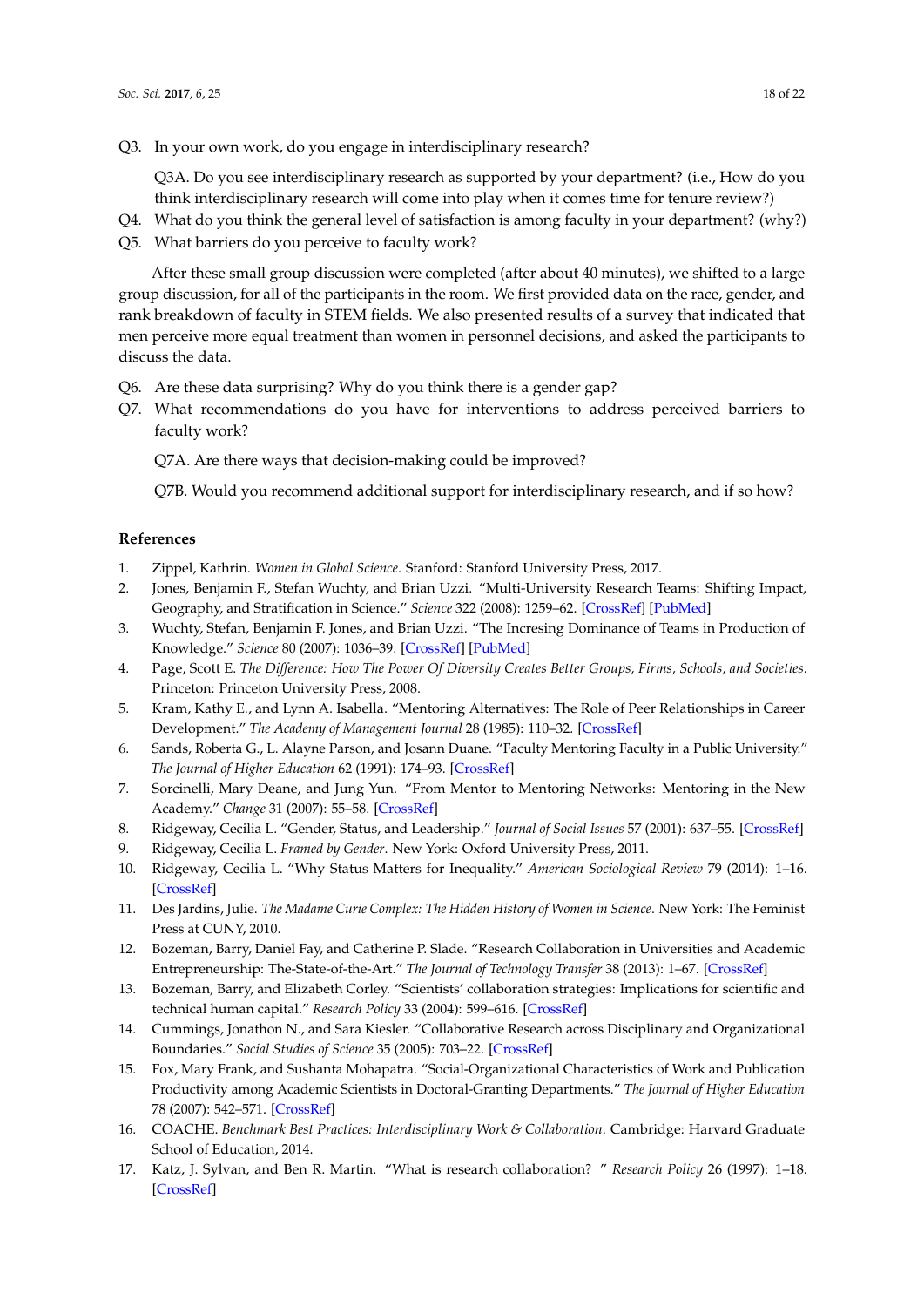- 18. Lee, Sooho, and Barry Bozeman. "The Impact of Research Collaboration on Scientific Productivity." *Social Studies of Science* 35 (2005): 673–2. [\[CrossRef\]](http://dx.doi.org/10.1177/0306312705052359)
- 19. Okada, Takeshi, and Herbert A. Simon. "Collaborative Discovery in a Scientific Domain." *Cognitive Science* 21 (1997): 109–46. [\[CrossRef\]](http://dx.doi.org/10.1207/s15516709cog2102_1)
- 20. Paletz, Susannah B. F., and Christian D. Schunn. "A Social-Cognitive Framework of Multidisciplinary Team Innovation." *Topics in Cognitive Science* 2 (2010): 73–95. [\[CrossRef\]](http://dx.doi.org/10.1111/j.1756-8765.2009.01029.x) [\[PubMed\]](http://www.ncbi.nlm.nih.gov/pubmed/25163622)
- 21. Porter, Alan L., and Ismael Rafols. "Is science becoming more interdisciplinary? Measuring and mapping six research fields over time." *Scientometrics* 81 (2009): 719–45. [\[CrossRef\]](http://dx.doi.org/10.1007/s11192-008-2197-2)
- 22. Rhoten, Diana. "Interdisciplinary Research: Trend or Transition." *Items & Issues* 5 (2004): 6–11.
- 23. Rhoten, Diana, Erin O'Connor, and Edward J. Hackett. "The Act of Collaborative Creation and the Art of Integrative Creativity: Originality, Disciplinarity and Interdisciplinarity." *Thesis Eleven* 96 (2009): 83–108. [\[CrossRef\]](http://dx.doi.org/10.1177/0725513608099121)
- <span id="page-18-0"></span>24. Zucker, Deborah. "Developing your Career in an Age of Team-Science." *Journal of Investigative Medicine* 60 (2012): 779–84. [\[CrossRef\]](http://dx.doi.org/10.2310/JIM.0b013e3182508317) [\[PubMed\]](http://www.ncbi.nlm.nih.gov/pubmed/22525235)
- <span id="page-18-1"></span>25. Abramo, Giovanni, Ciriaco Andrea D'Angelo, and Gianluca Murgia. "Gender differences in research collaboration." *Journal of Informetrics* 7 (2013): 811–22. [\[CrossRef\]](http://dx.doi.org/10.1016/j.joi.2013.07.002)
- 26. Rijnsoever, Van, Frank J., and Laurens K. Hessels. "Factors associated with disciplinary and interdisciplinary research collaboration." *Research Policy* 40 (2011): 463–72. [\[CrossRef\]](http://dx.doi.org/10.1016/j.respol.2010.11.001)
- 27. Leahey, Erin, Jason Lee Crockett, and Laura A. Hunter. "Gendered Academic Careers: Specializing for Success? " *Social Forces* 86 (2008): 1273–309. [\[CrossRef\]](http://dx.doi.org/10.1353/sof.0.0018)
- 28. Rhoten, Diana, and Stephanie Pfirman. "Women, science, and interdisciplinary ways of working." *Research Policy* 36 (2007): 56–75. [\[CrossRef\]](http://dx.doi.org/10.1016/j.respol.2006.08.001)
- 29. McDowell, John M., Larry D. Singell, and Mark Stater. "Two To Tango? Gender Differences in the Decisions To Publish and Coauthor." *Economic Inquiry* 44 (2006): 153–68. [\[CrossRef\]](http://dx.doi.org/10.1093/ei/cbi065)
- 30. Bozeman, Barry, and Monica Gaughan. "How do men and women differ in research collaborations? An analysis of the collaborative motives and strategies of academic researchers." *Research Policy* 40 (2011): 1393–402. [\[CrossRef\]](http://dx.doi.org/10.1016/j.respol.2011.07.002)
- 31. Frehill, Lisa M., and Kathrin Zippel. "Survey of Doctorate Recipients, 2006: Findings on International Collaborations of Academic Scientists and Engineers." 2010. Available online: http://docplayer.net/8450958- Survey-of-doctorate-recipients-2006-findings-on-international-collaborations-of-academic-scientists-andengineers.html (accessed on 15 June 2016).
- 32. Pfirman, Stephanie, and Diana Rhoten. "A meta-analysis of data on the association of women and minorities with interdisciplinarity." 2007. Available online: http://bcrw.barnard.edu/event/women-minorities-andinterdisciplinarity-transforming-the-research-enterprise/ (accessed on 15 June 2016).
- <span id="page-18-2"></span>33. Pfirman, Stephanie, and Diana Rhoten. "Women, Minorities and Interdisciplinarity: Transforming the Research Enterprise." Report from a workshop at Columbia University, New York, NY, USA, 12–13 November 2007.
- <span id="page-18-3"></span>34. Corley, Elizabeth, and Monica Gaughan. "Scientists' participation in university research centers: What are the gender differences? " *Journal of Technology Transfer* 30 (2005): 371–81. [\[CrossRef\]](http://dx.doi.org/10.1007/s10961-005-2582-4)
- <span id="page-18-4"></span>35. Mann, Sarah. "Team-Based Science Increases, But Promotion and Tenure Policies Lag Behind." Available online: https://www.aamc.org/newsroom/reporter/jan2013/325 (accessed on 15 June 2016).
- <span id="page-18-6"></span><span id="page-18-5"></span>36. McGovern, Victoria. "Perspective: How to Succeed in Big Science and Still Get Tenure." *Science*, 31 July 2009.
- 37. Carr, Phyllis L., Linda Pololi, Sharon Knight, and Peter Conrad. "Collaboration in Academic Medicine: Reflections on Gender and Advancement." *Academic Medicine* 84 (2009): 1447–53. [\[CrossRef\]](http://dx.doi.org/10.1097/ACM.0b013e3181b6ac27) [\[PubMed\]](http://www.ncbi.nlm.nih.gov/pubmed/19881441)
- <span id="page-18-7"></span>38. Fox, Mary Frank, and Catherine A. Faver. "Independence and cooperation in research: The motivations and costs of collaboration." *The Journal of Higher Education* 55 (1984): 347–59. [\[CrossRef\]](http://dx.doi.org/10.2307/1981888)
- <span id="page-18-8"></span>39. Laudel, Grit. "Collaboration and reward." *Beaver* 11 (2002): 3–15.
- <span id="page-18-9"></span>40. Hill, Catherine, Christianne Corbett, and Andresse St. Rose. "Why So Few? Women In Science, Technology, Engineering, And Mathematics." 2010. Available online: http://www.aauw.org/files/2013/02/Why-So-Few-Women-in-Science-Technology-Engineering-and-Mathematics.pdf (accessed on 15 June 2016).
- 41. Hill, Catherine, and Christianne Corbett. "Solving The Equation—The Variables for Women's Success in Engineering and Computing." 2015. Available online: http://www.aauw.org/resource/get-the-solving-theequation-report/ (accessed on 15 June 2016).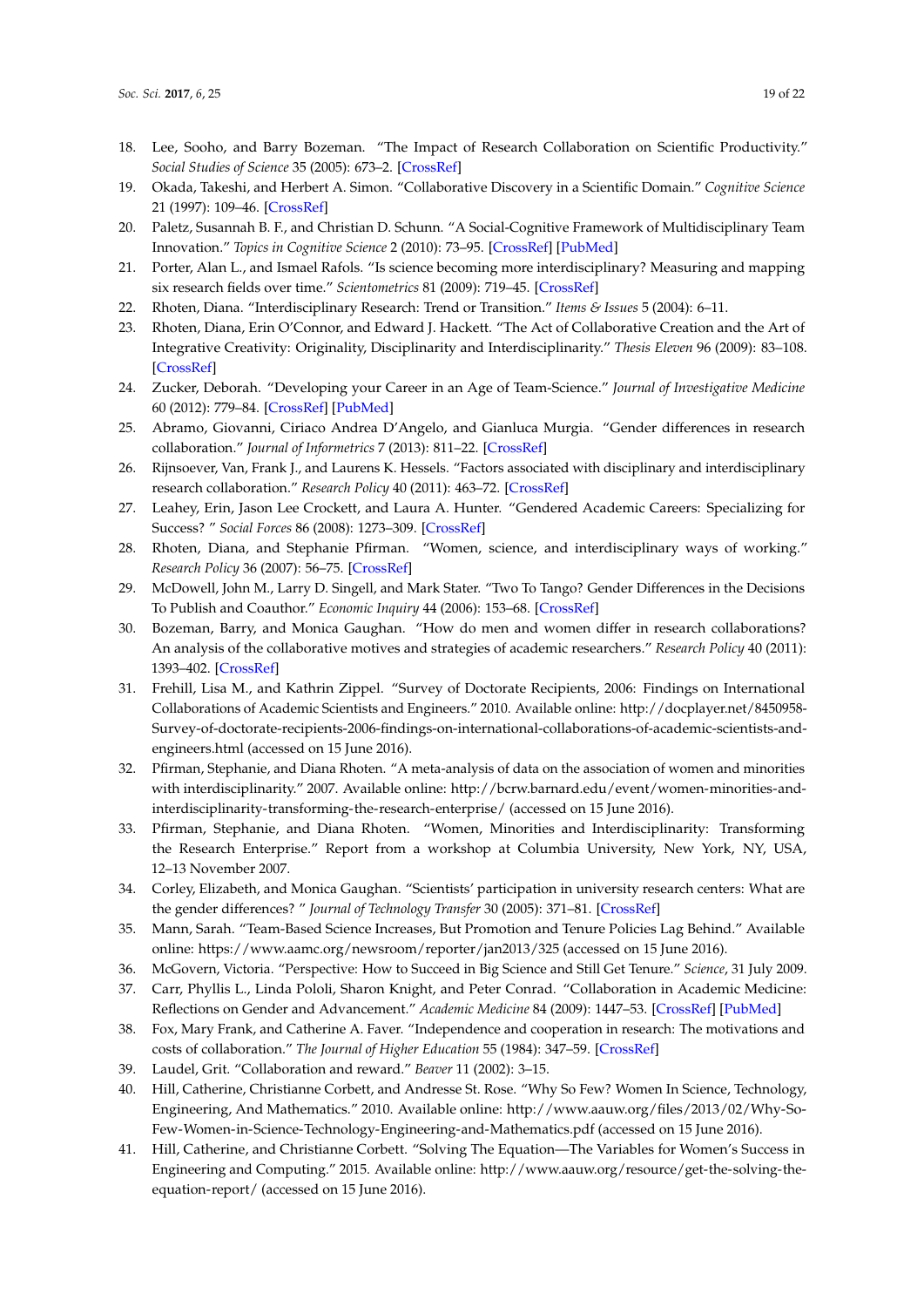- 42. National Academies. "Beyond Bias and Barriers: Fulfilling the Potential of Women in Academic Science and Engineering." 2006. Available online: http://sites.nationalacademies.org/cs/groups/pgasite/documents/ webpage/pga\_054743.pdf (accessed on 15 June 2016).
- <span id="page-19-0"></span>43. Sturm, Susan. "The Architecture of Inclusion: Advancing Workplace Equity in Higher Education." *Harvard Journal of Law and Gender* 29 (2006): 248–334.
- <span id="page-19-1"></span>44. Dasgupta, Nilanjana. "Ingroup Experts and Peers as Social Vaccines Who Inoculate the Self-Concept: The Stereotype Inoculation Model." *Psychological Inquiry* 22 (2011): 231–46. [\[CrossRef\]](http://dx.doi.org/10.1080/1047840X.2011.607313)
- <span id="page-19-13"></span>45. Dasgupta, Nilanjana, and Jane G. Stout. "Girls and Women in Science, Technology, Engineering, and Mathematics: STEMing the Tide and Broadening Participation in STEM Careers." *Policy Insights from the Behavioral and Brain Sciences* 1 (2014): 21–29. [\[CrossRef\]](http://dx.doi.org/10.1177/2372732214549471)
- <span id="page-19-3"></span>46. Eagly, Alice H., and Steven J. Karau. "Role congruity theory of prejudice toward female leaders." *Psychological Review* 109 (2002): 573–98. [\[CrossRef\]](http://dx.doi.org/10.1037/0033-295X.109.3.573) [\[PubMed\]](http://www.ncbi.nlm.nih.gov/pubmed/12088246)
- <span id="page-19-2"></span>47. Valian, Virginia. "Beyond Gender Schemas: Improving the Advancement of Women in Academia." *NWSA Journal* 16 (2004): 207–20. [\[CrossRef\]](http://dx.doi.org/10.2979/NWS.2004.16.1.207)
- <span id="page-19-4"></span>48. Benard, Stephen, and Shelley J. Correll. "Normative Discrimination and the Motherhood Penalty." *Gender & Society* 24 (2010): 616–46. [\[CrossRef\]](http://dx.doi.org/10.1177/0891243210383142)
- 49. Biernat, Monica, and Kathleen Fuegen. "Shifting Standards and the Evaluation of Competence: Complexity in Gender-Based Judgment and Decision Making." *Journal of Social Issues* 57 (2001): 707–24. [\[CrossRef\]](http://dx.doi.org/10.1111/0022-4537.00237)
- 50. Correll, Shelley J., Stephen Benard, and In Paik. "Getting a Job: Is There a Motherhood Penalty? " *American Journal of Sociology* 112 (2007): 1297–339. [\[CrossRef\]](http://dx.doi.org/10.1086/511799)
- 51. Goldin, Claudia, and Cecilia Rouse. "Orchestrating Impartiality: The Impact of 'Blind' Auditions on Female Musicians." *American Economic Review* 90 (2000): 715–41. [\[CrossRef\]](http://dx.doi.org/10.1257/aer.90.4.715)
- 52. Jordan, Alexander H., and Emily M. Zitek. "Marital Status Bias in Perceptions of Employees." *Basic and Applied Social Psychology* 34 (2012): 474–81. [\[CrossRef\]](http://dx.doi.org/10.1080/01973533.2012.711687)
- 53. Moss-Racusin, Corinne A., John F. Dovidio, Victoria L. Brescoll, Mark J. Graham, and Jo Handelsman. "Science Faculty's Subtle Gender Biases Favor Male Students." *Proceedings of the National Academy of Sciences of the United States of America* 109 (2012): 16474–79. [\[CrossRef\]](http://dx.doi.org/10.1073/pnas.1211286109) [\[PubMed\]](http://www.ncbi.nlm.nih.gov/pubmed/22988126)
- 54. Steinpreis, Rhea E., Katie A. Anders, and Dawn Ritzke. "The Impact of Gender on the Review of the Curricula Vitae of Job Applicants and Tenure Candidates: A National Empirical Study." *Sex Roles* 41 (1999): 509–28. [\[CrossRef\]](http://dx.doi.org/10.1023/A:1018839203698)
- <span id="page-19-5"></span>55. Uhlmann, Eric Luis, and Geoffrey L. Cohen. "Constructed Criteria: Redefining Merit to Justify Discrimination." *Psychological Science* 16 (2005): 474–80. [\[PubMed\]](http://www.ncbi.nlm.nih.gov/pubmed/15943674)
- <span id="page-19-6"></span>56. Trix, Frances, and Carolyn Psenka. "Recommendation for Female and Male." *Discourse & Society* 13 (2003): 191–220. [\[CrossRef\]](http://dx.doi.org/10.1177/0957926503014002277)
- 57. Madera, Juan M., Michelle R. Hebl, and Randi C. Martin. "Gender and Letters of Recommendation for Academia: Agentic and Communal Differences." *Journal of Applied Psychology* 94 (2009): 1591–99. [\[CrossRef\]](http://dx.doi.org/10.1037/a0016539) [\[PubMed\]](http://www.ncbi.nlm.nih.gov/pubmed/19916666)
- <span id="page-19-7"></span>58. Schmader, Toni, Jessica Whitehead, and Vicki H. Wysocki. "A Linguistic Comparison of Letters of Recommendation for Male and Female Chemistry and Biochemistry Job Applicants." *Sex Roles* 57 (2008): 509–14. [\[CrossRef\]](http://dx.doi.org/10.1007/s11199-007-9291-4) [\[PubMed\]](http://www.ncbi.nlm.nih.gov/pubmed/18953419)
- <span id="page-19-8"></span>59. Wenneras, Christine, and Agnes Wold. "Nepotism and sexism in peer-review." *Nature* 387 (1997): 341–43. [\[CrossRef\]](http://dx.doi.org/10.1038/387341a0) [\[PubMed\]](http://www.ncbi.nlm.nih.gov/pubmed/9163412)
- <span id="page-19-9"></span>60. Van Der Lee, Romy, and Naomi Ellemers. "Gender contributes to personal research funding success in The Netherlands." *Proceedings of the National Academy of Sciences of the United States of America* 112 (2015): 12349–53. [\[CrossRef\]](http://dx.doi.org/10.1073/pnas.1510159112) [\[PubMed\]](http://www.ncbi.nlm.nih.gov/pubmed/26392544)
- <span id="page-19-10"></span>61. Budden, Amber E., Tom Tregenza, Lonnie W. Aarssen, Julia Koricheva, Roosa Leimu, and Christopher J. Lortie. "Double-blind review favours increased representation of female authors." *Trends in Ecology and Evolution* 23 (2008): 4–6. [\[CrossRef\]](http://dx.doi.org/10.1016/j.tree.2007.07.008) [\[PubMed\]](http://www.ncbi.nlm.nih.gov/pubmed/17963996)
- <span id="page-19-11"></span>62. Foschi, Martha. "Double Standards in the Evaluation of Men and Women." *Social Psychology Quarterly* 59 (1996): 237–54. [\[CrossRef\]](http://dx.doi.org/10.2307/2787021)
- <span id="page-19-12"></span>63. Heilman, Madeline E., Aaron S. Wallen, Daniella Fuchs, and Melinda M. Tamkins. "Penalties for Success: Reactions to Women Who Succeed at Male Gender-Typed Tasks." *Journal of Applied Psychology* 89 (2004): 416–27. [\[CrossRef\]](http://dx.doi.org/10.1037/0021-9010.89.3.416) [\[PubMed\]](http://www.ncbi.nlm.nih.gov/pubmed/15161402)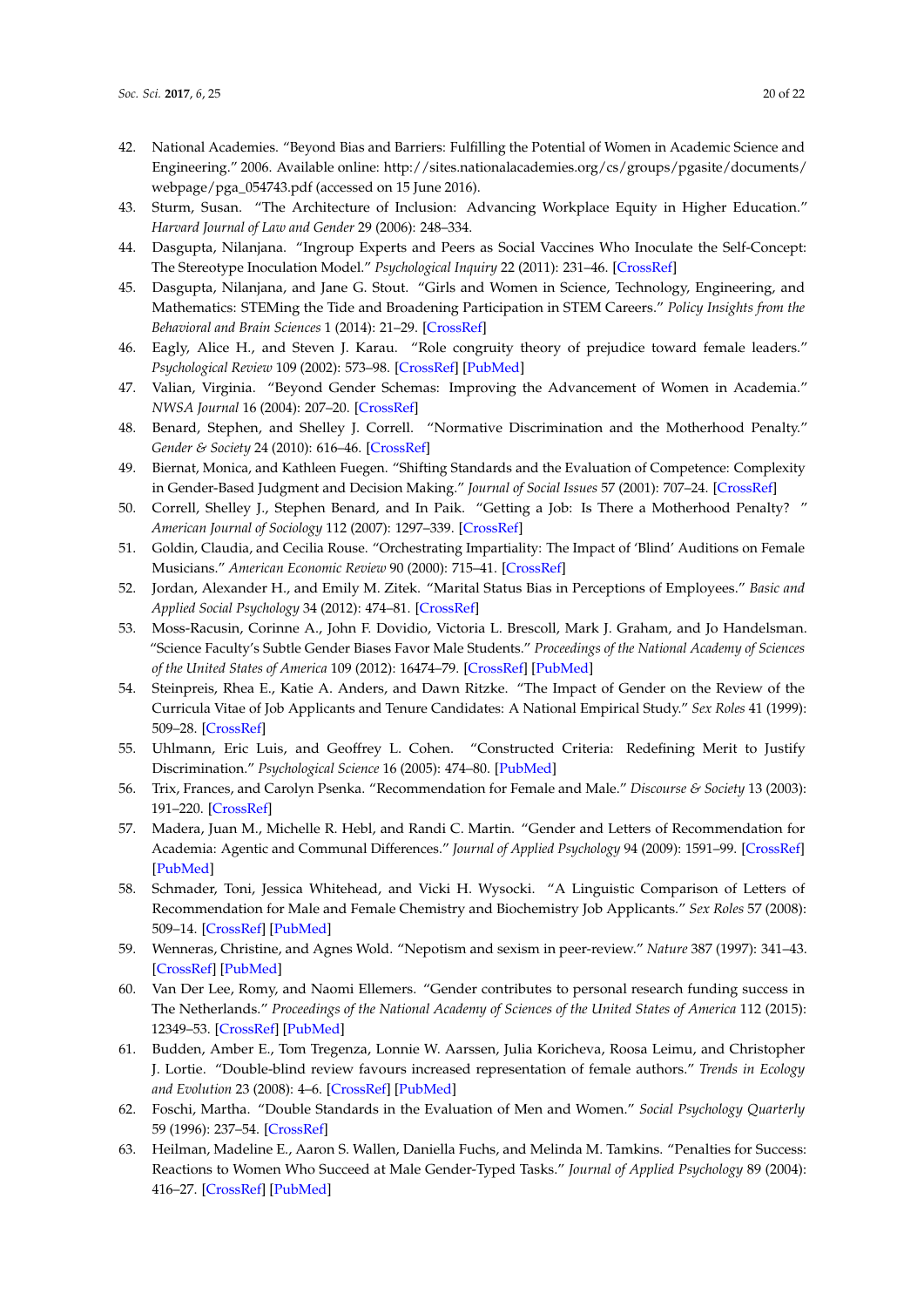- <span id="page-20-0"></span>64. Hilton, James L., and William Von Hippel. "Stereotypes." *Annual Review of Psychology* 47 (1996): 237–71. [\[CrossRef\]](http://dx.doi.org/10.1146/annurev.psych.47.1.237) [\[PubMed\]](http://www.ncbi.nlm.nih.gov/pubmed/15012482)
- <span id="page-20-1"></span>65. Hodson, Gordon, John F. Dovidio, and Samuel L. Gaertner. "Processes in Racial Discrimination: Differential Weighting of Conflicting Information." *Personality and Social Psychology Bulletin* 28 (2002): 460–71. [\[CrossRef\]](http://dx.doi.org/10.1177/0146167202287004)
- <span id="page-20-2"></span>66. Carli, Linda L., Laila Alawa, YoonAh Lee, Bei Zhao, and Elaine Kim. "Stereotypes About Gender and Science: Women Scientists." *Psychology of Women Quarterly* 40 (2016): 244–60. [\[CrossRef\]](http://dx.doi.org/10.1177/0361684315622645)
- <span id="page-20-3"></span>67. August, Louise, and Jean Waltman. "Culture, Climate, and Contribution: Career Satisfaction among Female Faculty." *Research in Higher Education* 45 (2004): 177–92. [\[CrossRef\]](http://dx.doi.org/10.1023/B:RIHE.0000015694.14358.ed)
- <span id="page-20-10"></span>68. Rosser, Sue V. "Using POWRE to ADVANCE: Institutional Barriers Identified by Women Scientists and Engineers." *NWSA Journal* 16 (2004): 50–78. [\[CrossRef\]](http://dx.doi.org/10.2979/NWS.2004.16.1.50)
- <span id="page-20-4"></span>69. Long, J. Scott, and Mary Frank Fox. "Scientific Careers: Universalism and Particularism." *Annual Review of Sociology* 21 (1995): 45–71. [\[CrossRef\]](http://dx.doi.org/10.1146/annurev.so.21.080195.000401)
- <span id="page-20-5"></span>70. Kemelgor, Carol, and Henry Etzkowitz. "Overcoming Isolation: Women's Dilemmas in American Academic Science." *Minerva* 39 (2001): 153–74. [\[CrossRef\]](http://dx.doi.org/10.1023/A:1010344929577)
- <span id="page-20-6"></span>71. Higgins, Monica C. "The More, the Merrier? Multiple Developmental Relationships and Work Satisfaction." *Journal of Management Development* 19 (2000): 277–96. [\[CrossRef\]](http://dx.doi.org/10.1108/02621710010322634)
- <span id="page-20-7"></span>72. Monroe, Kristen, Saba Ozyurt, Ted Wrigley, and Amy Alexander. "Gender Equality in Academia: Bad News from the Trenches, and Some Possible Solutions." *Perspectives on Politics* 6 (2008): 215–33. [\[CrossRef\]](http://dx.doi.org/10.1017/S1537592708080572)
- <span id="page-20-8"></span>73. Fox, Mary Frank. "Institutional Transformation and the Advancement of Women Faculty: The Case of Academic Science and Engineering." *Higher Education: Handbook of Theory and Research* 23 (2008): 73–103.
- <span id="page-20-9"></span>74. Sorcinelli, Mary Deane, and Jung H. Yun. "When Mentoring Is the Medium: Lessons Learned from a Faculty Development Initiative." *To Improve the Academy* 27 (2009): 365–84.
- <span id="page-20-11"></span>75. Obiomon, Pamela Holland, Virginia Cook Tickles, Adrienne Holland Wowo, and Shirley Holland-Hunt. "Advancement of Women of Color in Science, Technology, Engineering, and Math (STEM) Disciplines." Paper presented at Advancing Women and the Underrepresented in the Academy Symposium, Johnson C. Smith University, Charlotte, NC, USA, 16–17 November 2007.
- <span id="page-20-12"></span>76. Williams, Joan C., Katherine W. Phillips, and Erika V. Hall. *Double Jeopardy: Gender Bias against Women of Color in Science*. Berkeley: UC Hastings College of Law, 2014.
- <span id="page-20-13"></span>77. Misra, Joya, Jennifer Hickes Lundquist, and Abby Templer. "Gender, Work Time, and Care Responsibilities Among Faculty." *Sociological Forum* 27 (2012): 300–23. [\[CrossRef\]](http://dx.doi.org/10.1111/j.1573-7861.2012.01319.x)
- <span id="page-20-14"></span>78. Stewart, Abigail J., Janet Malley, and Danielle LaVaque-Manty. *Transforming Science and Engineering: Advancing Academic Women*. Ann Arbor: University of Michigan Press, 2007.
- 79. Bilimoria, Diana, and Linley Lord. *Women in STEM Careers: International Perspectives on Increasing Workforce Participation, Advancement and Leadership*. Northampton: Edward Elgar, 2014.
- <span id="page-20-15"></span>80. Roos, Patricia A., and Mary L. Gatta. "Gender (In)equity in the Academy: Subtle Mechanisms and the Production of Inequality." *Research in Social Stratification and Mobility* 27 (2009): 177–200. [\[CrossRef\]](http://dx.doi.org/10.1016/j.rssm.2009.04.005)
- <span id="page-20-16"></span>81. Bailey, Margaret B., Carol Elizabeth Marchetti, Elizabeth A. DeBartolo, Jacqueline R. Mozrall, Gina M. Williams, Stefi Baum, and Steven LaLonde. "Establishing the Foundation for Future Organizational Reform and Transformation at a Large Private University to Expand the Representation of Women Faculty." In Paper presented at the 118th ASEE Annual Conference and Exposition, Vancouver, BC, Canada, 26–29 June 2011.
- 82. Bilimoria, Diana, Simy Joy, and Xiangfen Liang. "Breaking Barriers and Creating Inclusiveness: Lessons of Organizational Transformation to Advance Women Faculty in Academic Science and Engineering." *Human Resource Management* 45 (2008): 295–308. [\[CrossRef\]](http://dx.doi.org/10.1002/hrm.20225)
- 83. Cain, Cindy L., and Erin Leahey. "Cultural Correlates of Gender Integration in Science." *Gender, Work & Organization* 21 (2014): 516–30. [\[CrossRef\]](http://dx.doi.org/10.1111/gwao.12052)
- 84. Clark, Shirley M., and Mary Corcoran. "Perspectives on the Professional Socialization of Women Faculty: A Case of Accumulative Disadvantage? " *The Journal of Higher Education* 57 (1986): 20–43. [\[CrossRef\]](http://dx.doi.org/10.2307/1981464)
- 85. Fox, Mary Frank. "Women and Men Faculty in Academic Science and Engineering: Social-Organizational Indicators and Implications." *American Behavioral Scientist* 53 (2010): 997–1012. [\[CrossRef\]](http://dx.doi.org/10.1177/0002764209356234)
- <span id="page-20-17"></span>86. Settles, Isis H., Lilia M. Cortina, Janet Malley, and Abigail J. Stewart. "The Climate for Women in Academic Science: The Good, the Bad, and the Changeable." *Psychology of Women Quarterly* 30 (2006): 47–58. [\[CrossRef\]](http://dx.doi.org/10.1111/j.1471-6402.2006.00261.x)